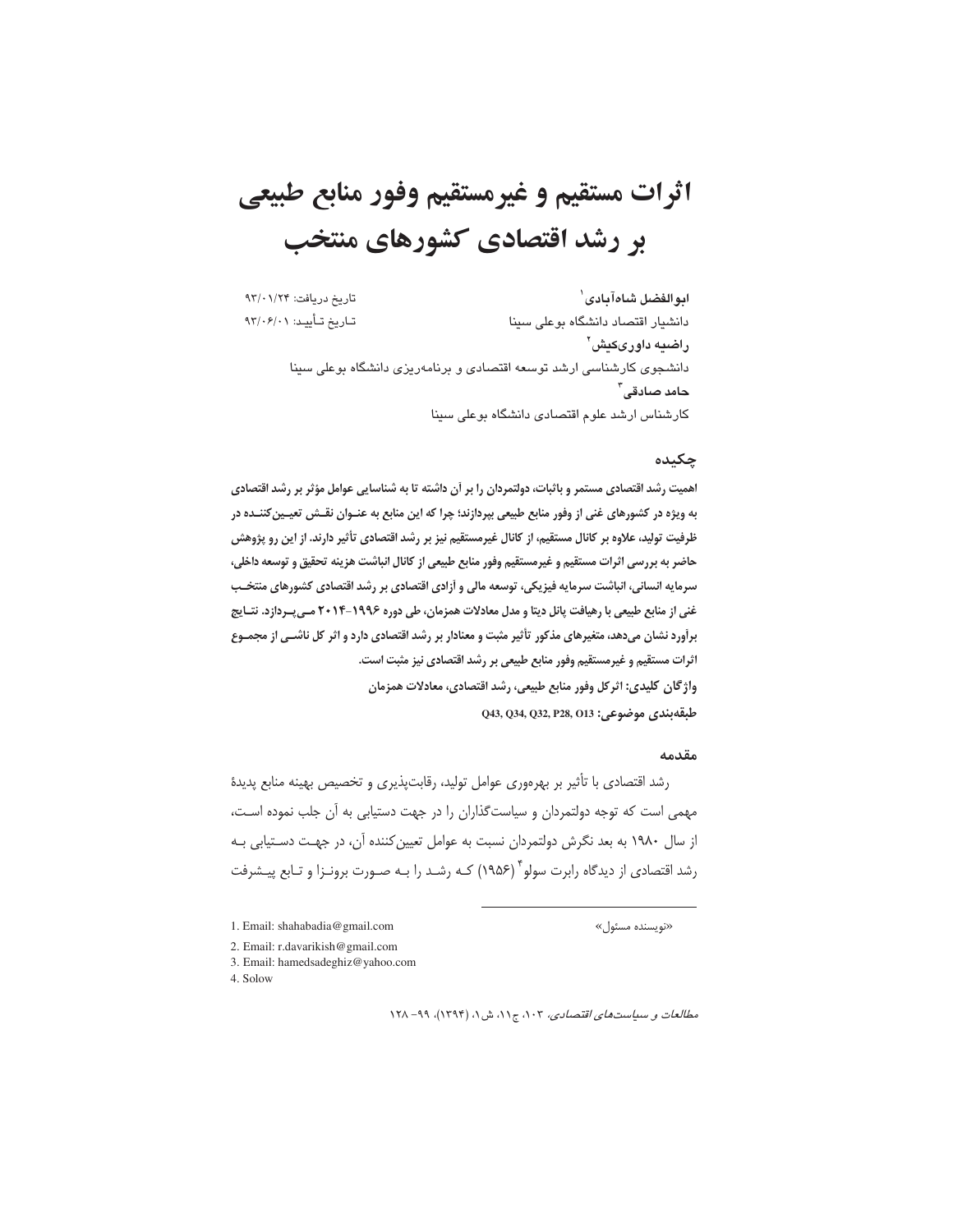تکنولوژی می،دانست، به رشد درونزا متناسب با دیدگاه بارو و سالائی،مارتین` (۱۹۹۵) و آقیـون و هویت` (۱۹۹۸) تغییر یافت و رشد اقتصادی پایدار را به صورت درونزا تعیین نموده و آن را رشـد درونزا نام نهادند. همین دیدگاه، پایهٔ مطالعات گسترده در عوامل مؤثر بـر رشـد اقتـصادی را بنـا نهاد تا بر اساس شواهد تجربی، تأثیریذیری رشد اقتـصادی از سـرمایه فیزیکـی، توسـعه مـالی، سرمايه انساني، سرمايه مستقيم خارجي، انباشت هزينه تحقيق و توسعه داخلي و أزادي اقتصادي بررسی شود، بر اساس مطالعات صورتگرفته تأثیر عوامل مذکور بر رشد اقتـصادی مثبـت بیـان شده است، اما در خصوص جایگاه وفور منابع طبیعی در رشد اقتصادی، با وجود اختلاف نظرهای متفاوت در بین اقتصاددانان (Gylfason, 2006)، اقتصاددانان کلاسیک در اوائل قـرن نـوزدهم نقش مهمی را برای منابع طبیعی در رشد اقتـصادی قائـل نبودنـد و نیـروی کـار و سـرمایه را مهم ترين عوامل رشد مى دانستند (Domar, 1946).(Aghion & Howitt; 1939);

با گذشت زمان و به ویژه در دهه پایـانی قـرن بیـستم و دهــه ابتـدایی قـرن بیـست و یکــم مطالعات مختلفی به بررسی رابطه میان رشد اقتصادی و وفور منابع طبیعی پرداختند و منابع طبیعی موجود در کشورها را، بی گمان یکی از ابزارهای مهم، جهت دستیابی بـه رشـد اقتـصادی مـستمر و باثبات دانستند، چرا که وابستگی کشورها به درآمدهای ارزی حاصل از صادرات منابع طبیعی نقش این منابع خدادادی را در داشتن جامعهای با ظرفیت تولید بالا پررنگ نمود، با این حال هنـوز منــابع طبیعی نقش بی بدیل خود را در اقتصاد سرشار از منـابع طبیعـی حفـظ کـرده و از ایـن رو کـالایی راهبردی لقب گرفته است. در حقیقت می توان دریافت، منابع طبیعی علاوه بر تأثیر مستقیم بر رشد اقتصادی، سایر عوامل تعیین کننده رشد اقتصادی را، به صورت غیرمـستقیم نیــز تحــت تــأثیر قــرار مے دهند. از آنجا که منابع طبیعی، عوامل تعیین کننده رشد اقتصادی را تحت کنترل خود قرار داده و از کانال غیرمستقیم نیز بر رشد و ظرفیت تولیدی تأثیر مے گذارنـد، مـدیریت بـر درآمـدهای ارزی حاصل از منابع طبیعی با توجه به مؤلفههای اقتصاد دانش بنیان، از جمله انباشـت هزینــه تحقیــق و توسعه داخلي، سرمايه انساني را در جهت نوآوري و فن آوري تحت تأثير قـرار مـي<هـد، از ايـن رو وفور منابع طبیعی می تواند با ایجاد تناسب بین عرضه و تقاضای سرمایه انسانی و تحقیق و توسـعه و سایر عوامل تعیین کننده رشد اقتصادی زمینه رشد تولید را فراهم آورد. همچنین با سـیلان شـدن درآمدهای ارزی حاصل از وفور منابع طبیعی به سمت بخش مالی، رغبت سرمایه گذاری و پس انـداز عموم افراد جامعه در جهت توسعه مالی ارتقاء می یابد و در همـین راسـتا نیـز زمینـههـای افـزایش

- 1. Barro & X. Sala-i-Martin
- 2. Aghion & Howitt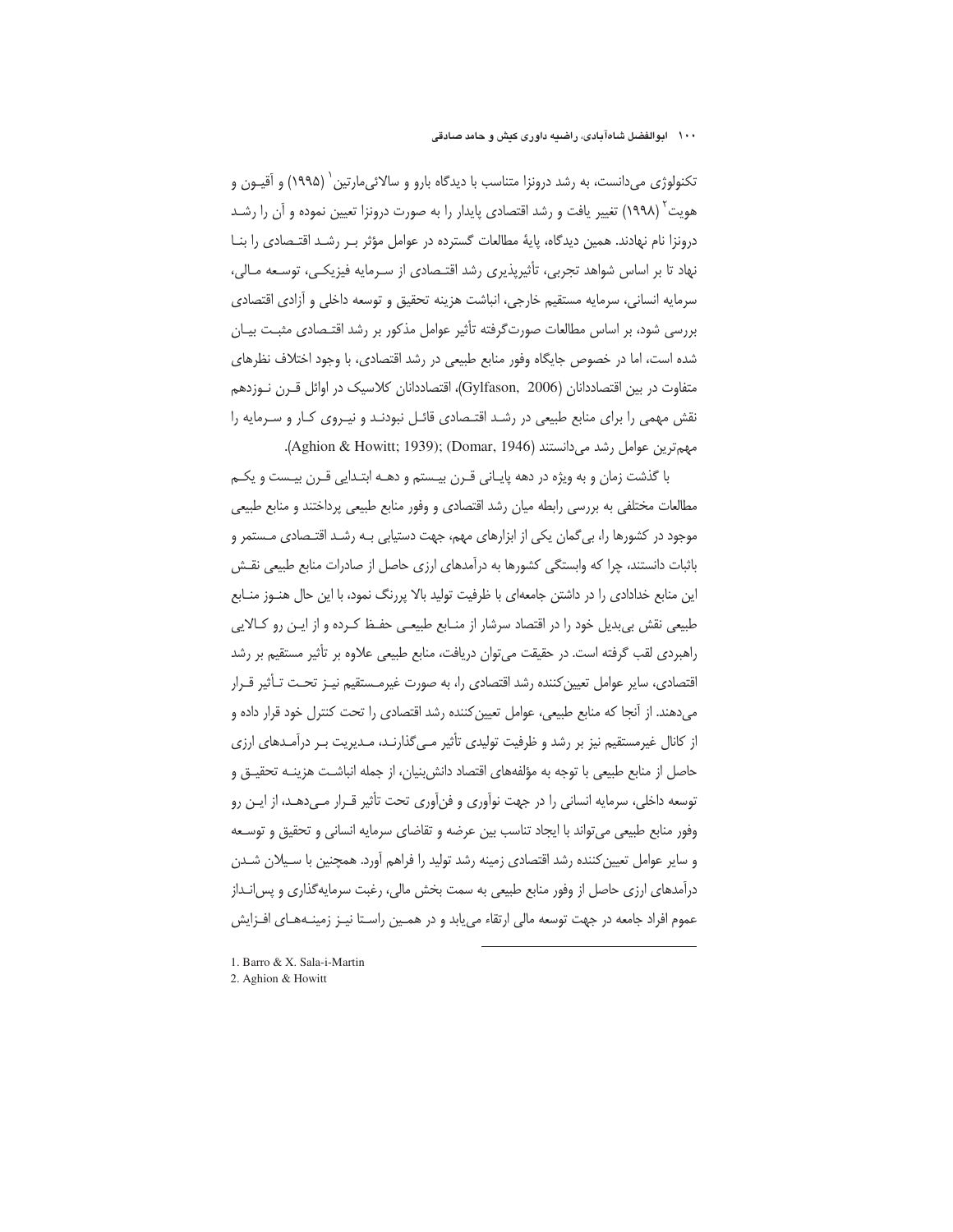#### اثرات مستقیم و غیرمستقیم وفور منابع طبیعی بر رشد اقتصادی کشورهای منتخب ۱۰۱

سرمايه فيزيكي فراهم مي گردد، لذا اثرات غيرمــستقيم وفــور منــابع طبيعــي از ايــن جهــت نمايــان می شود. به تعبیری دیگر کشورها می توانند با پشتوانه درآمدهای ارزی حاصل از منـابع طبیعـی کـه اثرات مستقیم و غیرمستقیم بر رشد اقتصادی کشورها دارد منجر به بسط بازار سایر عوامل تولیـد و تحقق رشد اقتصادی مستمر و باثبات گردند و با تبدیل ثروت تجدیدناپذیر منابع طبیعـی بـه ثـروت تجدیدپذیر از وابستگی یک طرفه اقتصادی و آسـیبپـذیری بـالای اقتـصادی کاسـته و در جهـت تبدیل این نعمت خدادادی به فرصت طلایی در جهت افزایش رشد اقتصادی گـام بردارنـد. لـذا بـا توجه به اهمیت و نقش وفور منابع طبیعی بر رشد اقتصادی، هدف پـژوهش حاضـر بررسـی اثـرات مستقیم و غیرمستقیم وفور منابع طبیعی بر رشد اقتصادی کشورهای منتخب غنی از منابع طبیعـی ٔ طی دوره زمانی ۱۹۹۶–۲۰۱۴ با رهیافت پانل دیتا و مدل معادلات همزمـان اسـت. بـدین ترتیـب پرداختن به پیامدهای غیرمستقیم فراوانی منابع بر سایر عوامل تأثیرگذار بر رشد اقتصادی پـژوهش حاضر را نسبت به سایر مطالعات صورت گرفته متمایز نموده است.

سازمان دهی مقاله بدین شرح است، ابتدا مبانی نظـری و مطالعـات تجربـی در بخـش اول بررسی و سپس در بخش دوم به ارائه مدل و معرفی متغیرها پرداخته می شود و در بخش سوم و چهارم به ترتیب به برآورد معادلات و تفسیر نتایج و محاسبه اثرات مستقیم و غیرمـستقیم وفـور منابع طبیعی بر رشد اقتصادی پرداخته و در نهایت نیز نتیجه گیری و توصیههای سیاستی جهـت ارتقاء ظرفیتهای تولید ارائه می گردد.

# ۱- مبانی نظری و مطالعات تجربی

در ارتباط با تأثیر وفور منابع طبیعی در رشد اقتصادی طی چنـد دهـهٔ اخیـر اقتـصادانان نظریـات متفاوتی را بیان داشتهاند، به طوری که ابتدا بر این باور بودند، وفور منابع طبیعی تنها از کانال مستقیم بر رشد اقتصادی کشورها تأثیر می گذارد و حتی تأثیر آن به طور حتم بر ظرفیت تولیدی مثبت اسـت. اما پس از گذر زمان آنها شاهد تأثیر متفاوت وفـور منـابع طبیعـی بـر رشـد تولیـد در کـشورهای بـا مديريت متفاوت شدند. آنها بر اين نتيجه دست يافتند، وفور منابع طبيعي عــلاوه بــر كانــال مــستقيم كه تأثير مثبت بر رشد اقتصادي دارد، مي تواند از كانال ساير عوامل تعيـين كننــده رشــد اقتــصادي نيــز بر توليد كالا و خدمات نهـايي تـأثير گـذارد (Gylfason, 2008); (Gylfason et al, 1999). بنابراین با دستیابی به این نتیجه، نقش و اهمیت وفور منابع طبیعی را به عنوان عامل راهبــردی در

١. كشورهاى منتخب غنى از منابع طبيعي شامل: استراليا، كانادا، شيلي، كلمبيا، جمهـورى چك، ألمـان، دانمـارك، اکوادور، فرانسه، انگلستان، ایران، ایتالیا، قزاقستان، مکزیک، نروژ و مصر است.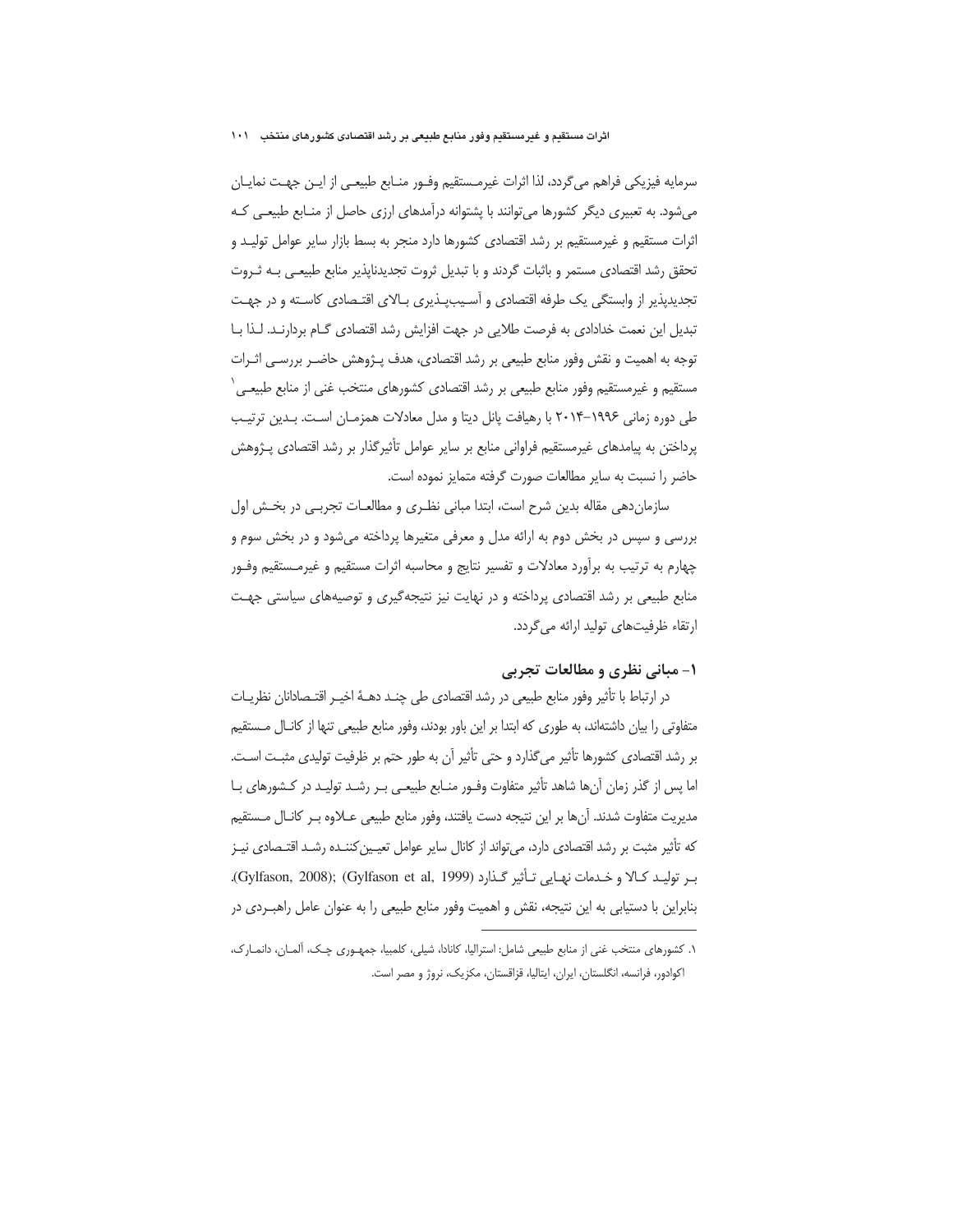کشورهای دارای این نعمت خدادادی پررنگ بیان داشتند؛ چرا که اگر بر این منـابع طبیعـی موجـود مدیریتی علمی و تأثیر آن را بر عوامل تعیین کننده رشد اقتصادی نادیده گرفته شـود، ایـن موهبـت الهی تبدیل به نقمت میگردید. لذا اقتصاددانان را بر آن داشت تا دید خود را از کانـال مـستقیم بـر رشد اقتصادی به کانال غیرمستقیم هم گـسترش دهنـد. در ایـن میـان آنهـا تمرکـز خـود را بـه تعيين كننده رشد اقتصادي از قبيل انباشت هزينه تحقيق و توسعه داخلي، سـرمايه انـساني، توسـعه مالی و انباشت سرمایه فیزیکی سوق دادند (Lucchetta et al, 2015); (Han & Shen, 2015); (Gylfason, 2008) :(Mideksa, 2013) ؛ و توجه ويژهاي بر تأثير گذاري منابع طبيعـي بـر رشد اقتصادی از کانال غیرمستقیم داشتند. این تأثیر کل ناشی از مجموع اثـرات مـستقیم و غیرمستقیم وفور منابع طبیعی است که زمینه رشد اقتصادی را فراهم مینماید؛ چرا که اگر اثـر کل وفور منابع طبیعی بر رشد اقتصادی مقدار منفی را اختیار کند منجر به کندی در رشد اقتـصادی شده و حتی رکود را در جامعه حاکم میکند و اگر اثر کل بر رشد اقتصادی مثبت باشـد، منجـر بـه بهبود وضعیت اقتصادی می گردد. بنابراین با توجه به نکات ذکر شـده در ادامــه بــه بررســی اثــرات مستقيم و غيرمستقيم وفور منابع طبيعي از كانال ساير عوامل تعيين كننده رشد اقتصادي مي يردازيم.

# ١-١- انباشت هزينه تحقيق و توسعه داخلي

در نظریات رشد درونزا، تحقیق و توسعه بـه اقتـصاد دانـش شـهرت دارد کـه در پیـشرفت فنآوری به عنوان سازوکار درونی اقتصاد در خلق اندیشههـای جدیـد و موتـور رشـد اقتـصادی کشورهای غنی از منابع طبیعی تاثیرگذار است. پیشرفت فن[وری از تلاش برای اختراع و نوآوری نتيجه مي شود و پيدايش هر اختراع و نوآوري نيز منجر به افزايش رشد اقتصادي باثبات و مستمر میگردد. در حقیقت مدلهای رشد درونزا گروسمن و هلپمن` (۱۹۹۱) و رومر<sup>۲</sup> (۱۹۸۶) برخلاف مدلهای نئوکلاسیکی به نقش عوامل درونزای بویژه تحقیق و توسعه به عنـوان موتـور اصـلی رشد اقتصادی اهمیت دادند و بر این باورند فعالیتهای تحقیق و توسعه باعث بـه وجـود آمـدن كالاهای سرمایهای جدید و ایجاد اثـرات جـانبی در انباشـت دانـش مـیشـود و بـا مبتنـی بـر فعالیتهای تحقیق و توسعه، رشد بلندمدت با تمرکز روی پیشرفت فنی و فعالیتهای تحقیــق و توسعه توضیح داده می شود، پیشرفت فنی نیز از تلاش برای اختراع و ابداع نتیجه مـی شـود کـه موجب رشد اقتصادی می گردد. بنابراین می توان بیان کرد چرا تحقیق و توسعه از عوامل مهم؛ و

1. Grossman & Helpman

2. Romer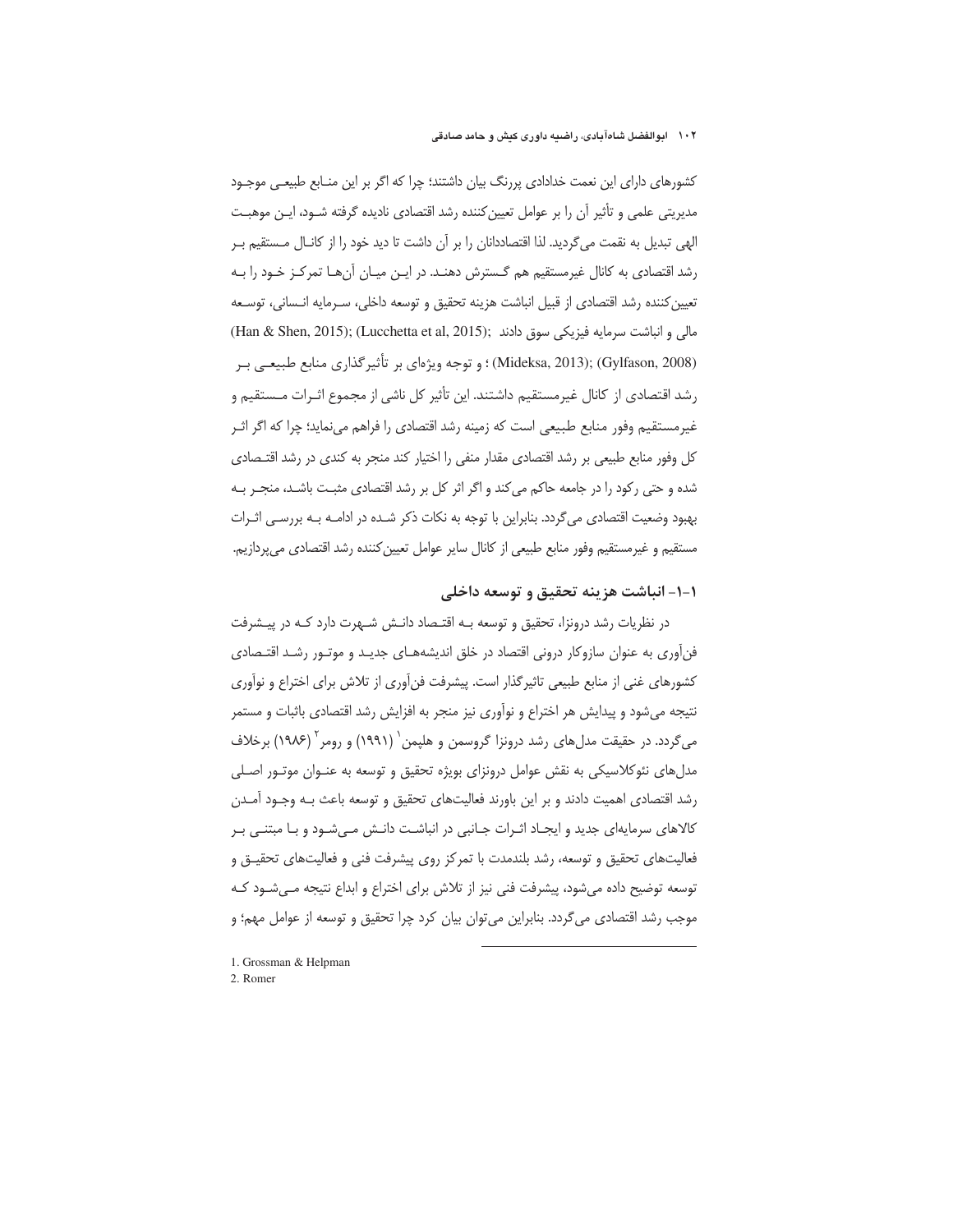بر اساس مدلهای رشد درونزا مهمترین عامل تولید بوده و تجربه موجود در پیشرفت اقتـصادی جهان نشان مىدهد همراه با افزايش انباشت سرمايه تحقيق و توسعه داخلي، رشد اقتصادى نيـز افزايش داشته است (Bebczuk, 2002); (Bebczuk, 2002). بنابراين جايگاه ايـن عامـل در رشـد اقتصادی به ویژه در کشورهای غنـی از منـابع طبیعـی دولتمـردان را بـر آن داشـت تـا بــا حـضور درآمدهای حاصل از این منابع و با استفاده کارا از آن، برای انجام تحقیق و توسـعه داخلـی حـساب ویژهای باز نمایند. گفتنی است، یکی از پرسشهای مهمی که در کشورهای غنی از منـابع طبیعـی مطرح میشود این است که چه عاملی در این کشورها منجر بـه گـسترش شـاخصهـای اقتـصاد دانش محور شده است؟ به نظر مى رسد استفاده صحيح و علمى دولتها در استفاده از ايـن منـابع در قالب هماهنگی سیاستهای سمت تقاضا بـا سیاسـتهـای علمـی – آموزشـی و پژوهـشی باعـث ایجاد تعادل در بازار مؤلفههای دانـش،حـور از جملـه انباشـت هزینـه تحقیـق و توسـعه داخلـی و تخـصيص مناسـب درآمـدهاى ناشـى از صـادرات منــابع طبيعـى شـده و زمينـه را بــراى رشــد اقتصادي فراهم نموده است. بنابراين جايگاه انباشت هزينه تحقيق و توسعه داخلي كشورهاي غنـي از منابع طبیعی در راستای افزایش ظرفیت تولیدی توجـه دولتمـردان را در جهـت بررسـی عوامـل تعيين كننده آن جلب مي نمايد به طوري كـه از مهــم تــرين آن عوامــل بــه ســرمايه انــساني، وفــور منابع طبيعي، آزادي اقتـصادي، توليـد ناخـالص داخلـي سـرانه، توسـعه مـالي و سـرمايه مـستقيم خارجي مي توان اشاره نمود.

#### **۱-۲- سرمایه انسانی**

با توجه به نقش انواع سرمایهگذاریها در پیشرفت اقتصادی که موجب، بقـا و یـا افــزایش ظرفیتهای تولید، و همچنین ایجاد درآمد را فـراهم مـی کننـد (Ahmad & French, 2011) (Takii & Tanaka, 2009)، سرمايه انساني از جايگاه ويژهاي در رشد ظرفيت توليـد برخـوردار است (Gylfason, 2008) . يــشتر اقتـصاددانان بـر ايـن (Blanchard & Olney, 2014); (Gylfason, 2008 باورند، کمبود سرمایهگذاری در سرمایه انسانی عامل اصلی نازل بودن سطح رشـد اقتـصادی در اکثر کشورهای غنی از منابع طبیعی است و تا زمانی که این کشورها آموزش و پرورش، اسـتفاده از علوم و دانش و افزایش سطح مهارتهای حرفهای را ارتقاء ندادهاند، بازدهی و کارایی نیروی کار و سرمایه در سطح نازلی باقی میماند و رشد اقتصادی آنان با کندی و یا هزینــههـای سنگین تر صورت می گیرد. در حقیقت بیشتر کشورهای غنی از منابع طبیعی بـا مـشکل دوگانه و متمایزی روبرو هستند، زیرا آنها فاقد مهارتها و تخصصهـای ضـروری بـرای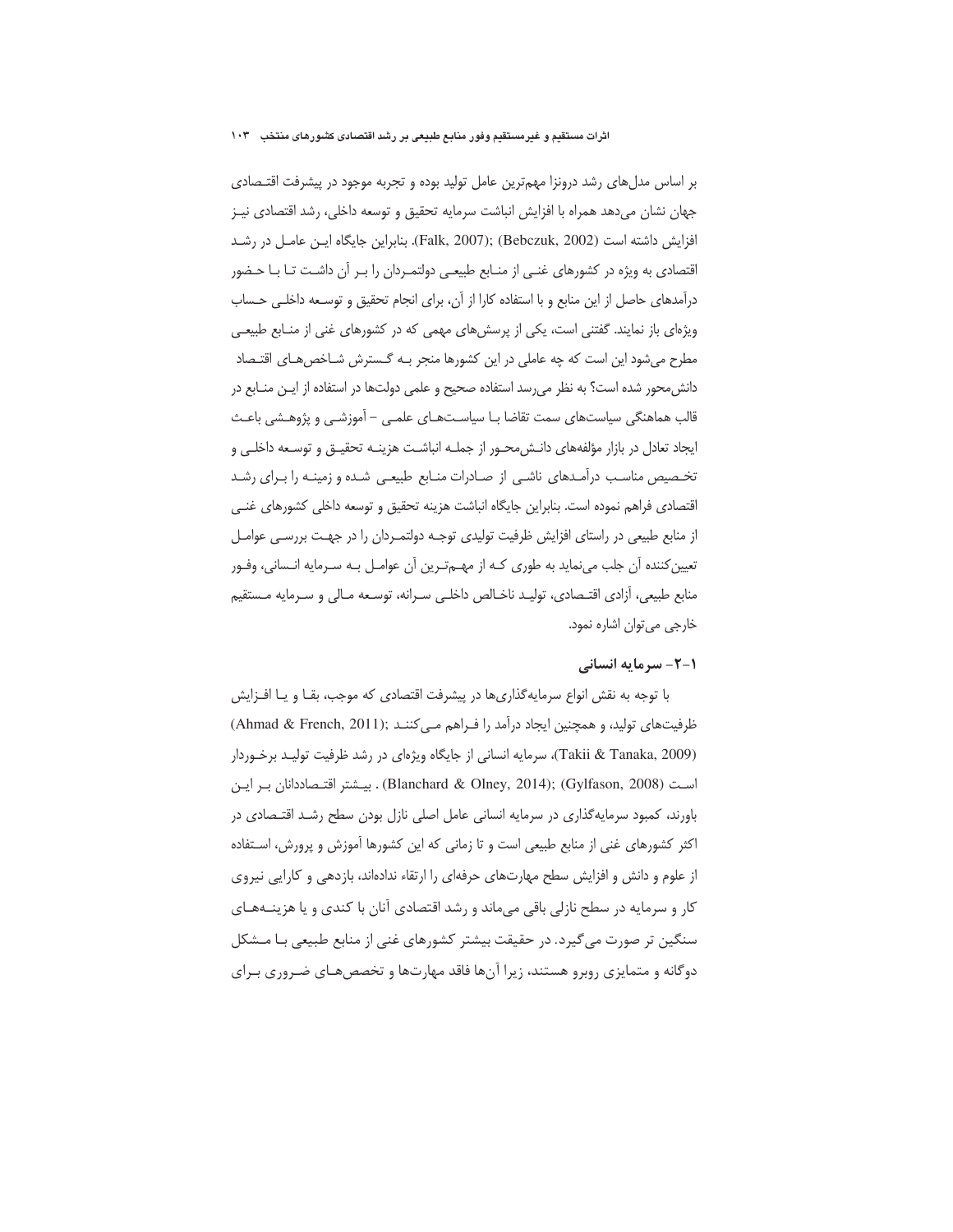رشد بخش تولیدی هستند، در حالی که مازاد نیروی کار غیرماهر دارند. لذا تمرکز آنـان بـر تشکیل سرمایه انسانی برای حل این مشکلات از طریق ایجاد مهارتهای لازم در انسانهـا به مثابه منابع تولیدی و ایجاد مشاغل پردرآمد ضروری است (Lauet et al, 1991).

در حقیقت در کشورهای غنی از منابع طبیعی، حضور این نعمت می تواند منبعی برای تقویت و یا تضعیف سرمایه انسانی محسوب شود که از یک سو وجود منـابع طبیعـی فـراوان و اسـتفاده ناصحیح آن، موجب انحراف قیمتهای نسبی به ضرر مؤلفههای دانـش،محـور از جملـه سـرمایه انسانی و کاهش تقاضای سرمایه انسانی میشود و به تعبیری دیگر سرمایه طبیعی در کشورهای دارای فراوانی منابع طبیعی، جایگزین سرمایه انسانی می گـردد. در حـالی کـه از سـوی دیگـر بـا استفاده صحیح و علمی از منابع طبیعی و اتخـاذ سیاسـتهـای هماهنـگ در عرضـه و تقاضـای مؤلفههای دانش،حور از سوی سیاستگذاران می توان شاهد اثرات مثبت سرمایه طبیعی بر بـازار سرمايه انساني بود (Vasilieva, 2011); (Stijns, 2001); (Mountford, 1997). لذا در ادامه به بررسی تعیین کنندههای سرمایه انسانی اشاره می گردد.

همچنین سیاست گذاران در کنار اهمیت وفور منابع طبیعی بر سـرمایه انـسانی کـشورهای سرشار از منابع طبیعی، متذکر می شوند، لذا ضرورت دارد به بررسی تأثیر آزادی اقتصادی، توسعه مالي، توليد ناخالص داخلي سرانه، سهم هزينة دولت در مخـارج آموزشـي و پژوهـشي، سـرمايه مستقیم خارجی بر سرمایه انسانی پرداخته شود.

#### ۰-۳- توسعه مالي

توسعه مالی دارای ظرفیت قابل توجهی است که استفاده کارآمـد از آن، منجـر بـه رشـد اقتـصادی مي گردد. با توجه به تحولات بازارهاي مالي پس از دههٔ هفتاد، مفهوم توسعه مـالي مـورد توجـه برخـي از اقتصاددانان قرار گرفت. دو نظریه کاملاً متفاوت برای شناسایی فرآیند تکامل این مفهوم در زمینه اهمیت توسـعهى مـالى در رشـد اقتـصادى وجـود دارد كـه گـروه اول، اقتـصاددانانى ماننـد لوكـاس ` (١٩٨٨) و مادیگلیانی و میلر <sup>۲</sup> (۱۹۸۵) بودند که مخالف اهمیت بخش مالی در اقتصادند (Levine, 2004). در مقابـل این گروه معدود نیـز، اقتـصاددانانی ماننـد مـک)کینـون (۱۹۷۳)، شـاو (۱۹۷۳) و گلداسـمیت ۱۹۶۹)

1. Lucas 2. Modigliani & Miller 3. MacKinnon

- 4. Shaw
- 5. Goldsmith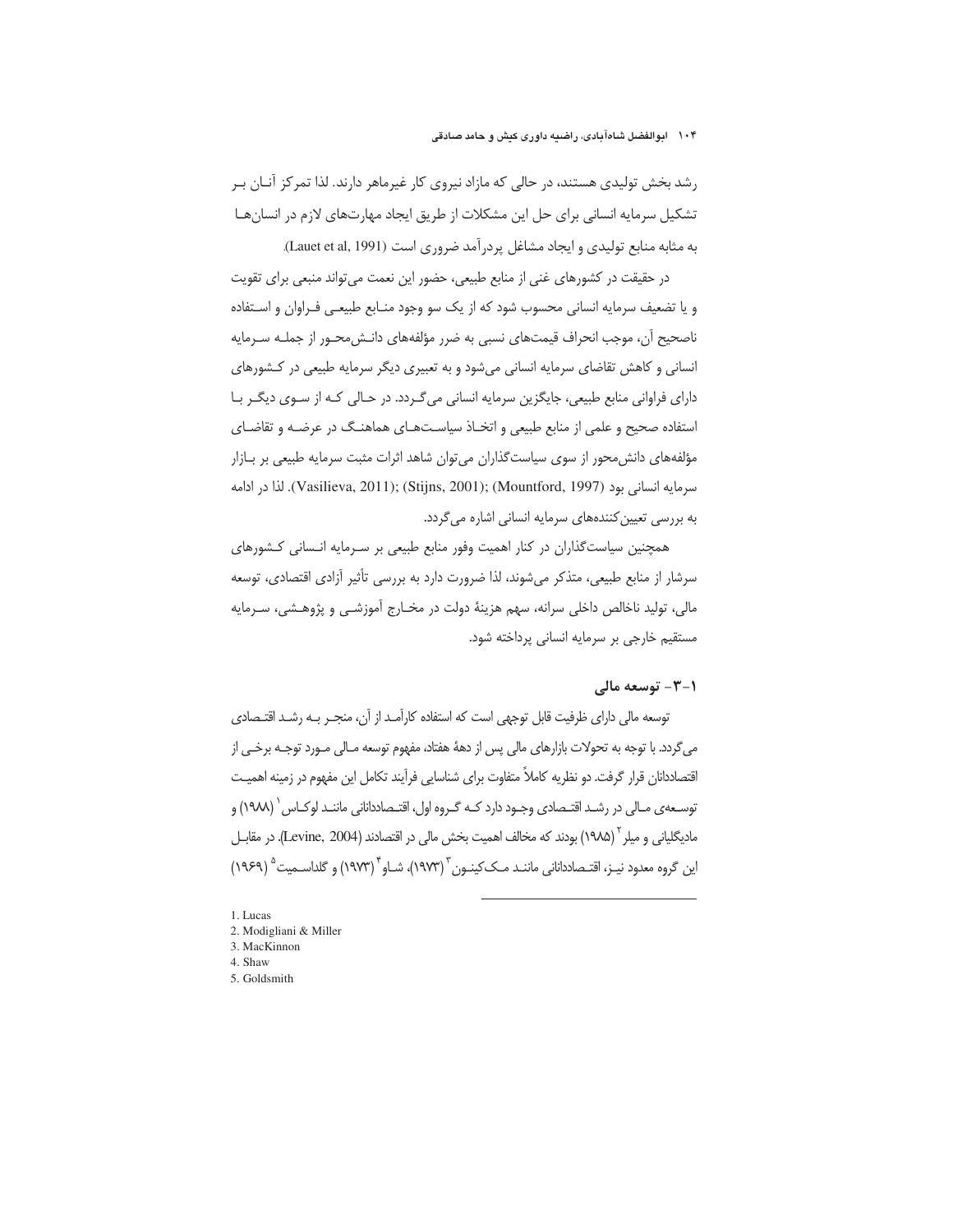بر نقش کلیدی توسعه بازارهای مالی در فرآیند رشد اقتصادی تأکید می نمودند. اما یک ویژگی مشترک همه کشورهایی که به رشـد اقتـصادی بـالا و مـستمر دسـت یافتـهانـد، وجـود بخـش مالی توانمند و کارا است. در تمام این کشورها بدون همراهی و همگامی بازارهـای مـالی توسـعه يافته توان ظاهر شدن رشد اقتصادى وجود ندارند، زيرا از آغاز اقتصاددانان توسعه، وجود و انباشت سرمایه مالی را شرط لازم برای رسیدن به اهداف توسعهای می دانند. در کنار دو دیدگاه متفـاوت بیان شده، نقش منابع طبیعی بر توسعه مالی کشورهای غنی از منابع طبیعی تعیـین کننـده اسـت، چرا که از یک سو وابستگی زیـاد بـه منـابع طبیعـی و اسـتفاده ناصـحیح از آن، موانـع توسـعه بخش مالی را فراهم نموده و منجر به کاهش تمایل به پـس|نـداز و سـرمایهگـذاری و افـزایش بیش از حد معمول مصرف شده و در نهایت منجر به کاهش کندی در رشد اقتـصادی مـی گـردد (Gylfason et al, 1999). از سوی دیگر، استفاده صحیح و کارا از منابع طبیعی به ویژه نفت، ثروتهای تجدیدناپذیر را به ثروتهای تجدیدیدیر تبـدیل و از ایـن طریـق موجبـات گـسترش بازارهای مالی و در نهایت رشد اقتصادی را فراهم مـیiمایـد. همچنـین ضـرورت دارد در قالـب معادلات همزمان به عوامل تعيين كننده توسعه مـالى (أزادى اقتـصادى، توليـد ناخـالص داخلـي سرانه، نرخ سود بانکی واقعی) پرداخته شود.

# 1-۴- انباشت سرمایه فیزیکی

در تئوری رشـد و توسـعه اقتـصادی حجـم سـرمایه فیزیکـی کـه در قالـب ماشـین آلات، تجهیزات، تأسیسات و ساختمان تبلور می یابد به عنوان یکی از عوامل مؤثر در افزایش تولید کالا و خدمات نهایی مطرح میشود. در واقع انباشت سرمایه فیزیکی از دو جنبـه مـورد توجـه اسـت، جنبه اول در ارتباط با خدمات ناشی از بکارگیری دارایی های ثابت در فرآیند تولید بوده و کـارکرد آنها را به عنوان یکی از عوامل تولید در برمیگیرد. انـدازهگیـری حجـم سـرمایه فیزیکـی بـه عنوان یک ذخیـره ارزش، جنبـه دیگـری از انباشـت سـرمایه اسـت کـه در آن نقـش انباشـت سرمایه فیزیکی به عنوان یکی از اقلام تشکیلدهنده ثروت ملی مطرح میشود. بنابراین در هـر دو جنبه با افزايش سرمايه فيزيكي، توليد ناخالص داخلي افـزايش مـي يابـد. حـال بــا توجــه بــه جایگاه سرمایه فیزیکی در رشد اقتصادی، کشورهای غنی از منابع طبیعی بـا اسـتفاده صـحیح و علمی از درآمـدهای حاصـل از آن شـرایط را بـرای افـزایش سـرمایه فیزیکـی و بـه دنبـال آن ابزارهای تولید تسهیل مینمایند، چرا کـه بـا تخـصیص بهینـه منـابع حاصـل از صـادرات ایـن منابع طبیعی به تحقیق و توسعه داخلی که موجبات تحولات فنی را فراهم مینمایـد، منجـر بـه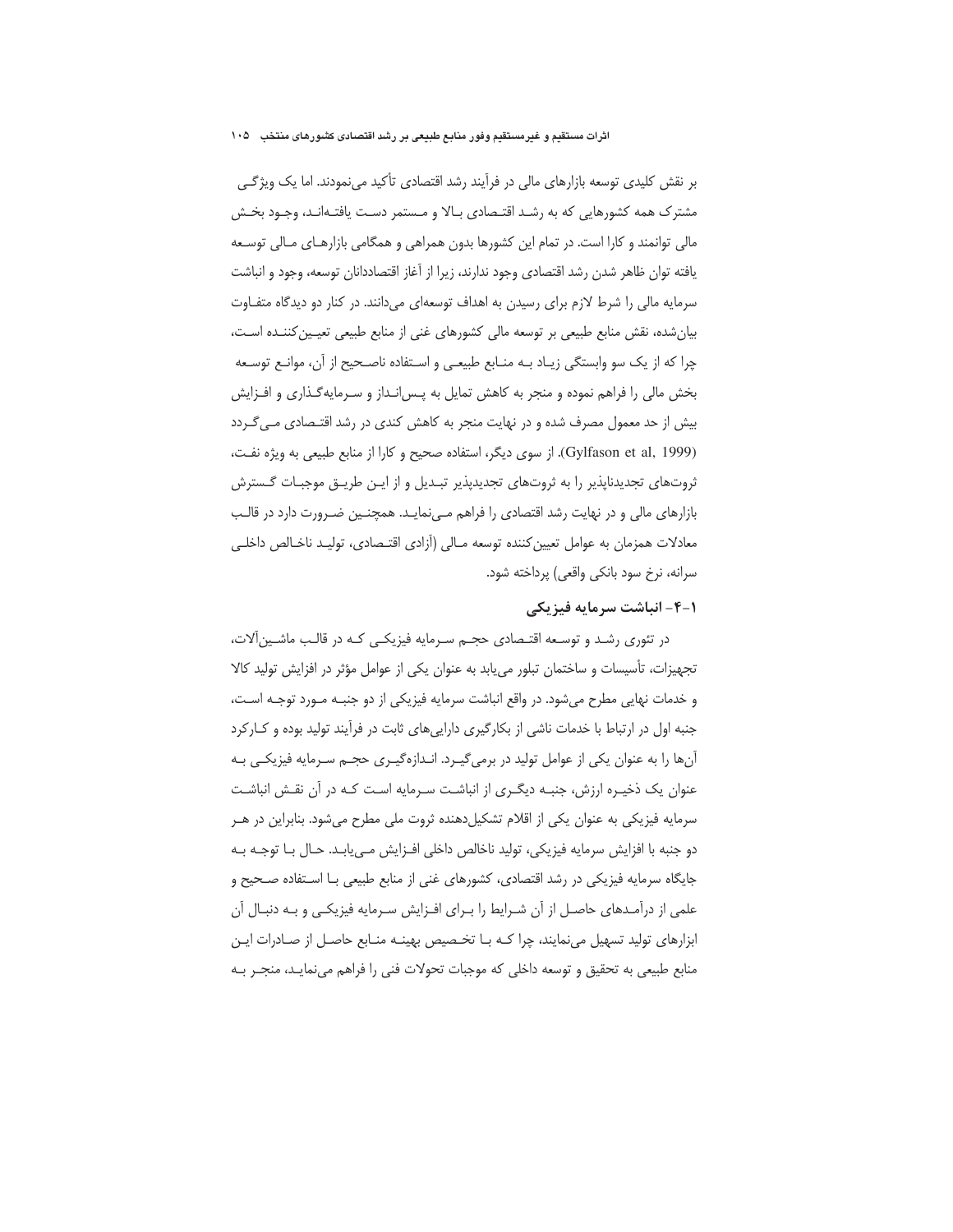افزایش سرمایه فیزیکی و در نهایت رشد اقتصادی باثبات و مستمر می گردند (شاهآبادی، ۱۳۹۲)؛ (مهركان و همكاران، ١٣٩١) و (Blanco & Grier, 2012).

در مجموع می توان وفور منابع طبیعی آزادی اقتصادی، تولید ناخالص داخلـی سـرانه، نـرخ سود بانکی واقعی را به عنوان تعیین کنندههای انباشت سرمایه فیزیکی نام برد.

به این ترتیب وفور منابع طبیعی از کانال مستقیم و غیرمستقیم بر رشد اقتـصادی کـشورها تأثیر می گذارد که مطالعات جامعی پیرامون این موضوع صورت نگرفته است، لذا مطالعـه حاضـر درصدد رفع این خلاء میباشد. بنابراین در ادامه به مطالعات تجربی پیرامون این موضوع در قالب جدول (۱) پرداخته میشود:

| نتاىج                                                                                                                            | متغيرهاي مستقل | دوره و نمونه آماری                                                    | نويسندگان                       | معادلات     |  |
|----------------------------------------------------------------------------------------------------------------------------------|----------------|-----------------------------------------------------------------------|---------------------------------|-------------|--|
| توسعه مالی نقش مهمی در ترویج رشد بهرهوری عوامل                                                                                   | توسعه مالي     | چين                                                                   | هان و شن                        |             |  |
| توليد از طريق پيشرفت فن أورى دارد.                                                                                               |                | $991 - 9 - 7$<br>$(\mathbf{Y}\boldsymbol{\cdot}\mathbf{1}\mathbf{Q})$ |                                 |             |  |
| شواهد نشان می دهد، به طور متوسط ٢٠ درصد از افزايش                                                                                |                |                                                                       | ميدكسا                          |             |  |
| تولید ناخالص داخلی ناشی از منابع طبیعی همچون نفت،                                                                                | منابع طبيعي    | نروژ<br>$Y \cdot Y - 19Y \cdot$                                       | $(\mathbf{Y} \cdot \mathbf{Y})$ |             |  |
| گاز و گاز مايع است.                                                                                                              |                |                                                                       |                                 |             |  |
| وابستگی بـه منـابع طبیعـی بـا کـاهش پــسانـداز و                                                                                 |                |                                                                       |                                 |             |  |
| فراوانی منابع طبیعی، ﴿ سرمایه گـذاری باعـث كنـدی رشـد شـده و بـا ایجـاد                                                          |                | كشورهاى                                                               |                                 |             |  |
| سرمایه فیزیکی، بهداشت <mark>ا</mark> رفتارهای رانتجویانه و گسترش فساد، مـانع از حرکـت                                            |                | منتخب نفتى                                                            | گليفاسون                        |             |  |
| منابع طبیعی در جهت تولید محصولات مفید اجتماعی و                                                                                  | و أموزش        | $Y \cdot .5 - 191 \cdot$                                              | $(\mathbf{r}\cdot\mathbf{v})$   | رشد اقتصادي |  |
| اقتصادی میگردد.                                                                                                                  |                |                                                                       |                                 |             |  |
| علاوه بر آن به مطالعات لاکاتا و همکاران (۲۰۱۵)، اپرچیس و پاین` (۲۰۱۴)، اسـچرگل و همکـاران <sup>۲</sup> (۲۰۱۳)، وگـل <sup>۳</sup> |                |                                                                       |                                 |             |  |
| (۲۰۱۳)، فان و همکاران ٔ (۲۰۱۲)، بهکارت و همکاران ۱/ ۲۰۱۱)، احمد و فرنچ (۲۰۱۱)، کو و همکاران ٔ (۲۰۰۸)، بـارو <sup>۷</sup>         |                |                                                                       |                                 |             |  |
| (۱۹۹۱) و رومر^ (۱۹۸۹) نیز می¤وان اشاره نمود، همچنین در داخل کشور، پژوهشگرانی از قبیل: شـاهآبـادی و صـادقی                        |                |                                                                       |                                 |             |  |
| (۱۳۹۲)، بهبودی و همکاران (۱۳۹۱)، مرادی (۱۳۸۹) و ابراهیمی و همکاران (۱۳۸۷) پیرامون این موضوع مطالعـاتی را                         |                |                                                                       |                                 |             |  |
| داشتهاند. متغیرهای مؤثر بر رشد اقتصادی مطالعات مذکور شامل: هزینه تحقیق و توسعه، سرمایه انـسانی، وفـور منـابع                     |                |                                                                       |                                 |             |  |
| طبیعی، آزادی اقتصادی، توسعه مالی، نرخ سود بانکی واقعی و… میباشد که در اینجا به دلیل جلوگیری از اطالـه کـلام                      |                |                                                                       |                                 |             |  |
| تنها به برخی از مطالعات در سطح گسترده اشاره شده است.                                                                             |                |                                                                       |                                 |             |  |

جدول (۱): مروری بر مطالعات تجربی

1. Apergis & Payne

2. Scherngell et al

3. Vogel

4. Fan et al

5. Bekaert et al

6. Coe et al

7. Barro

8. Romer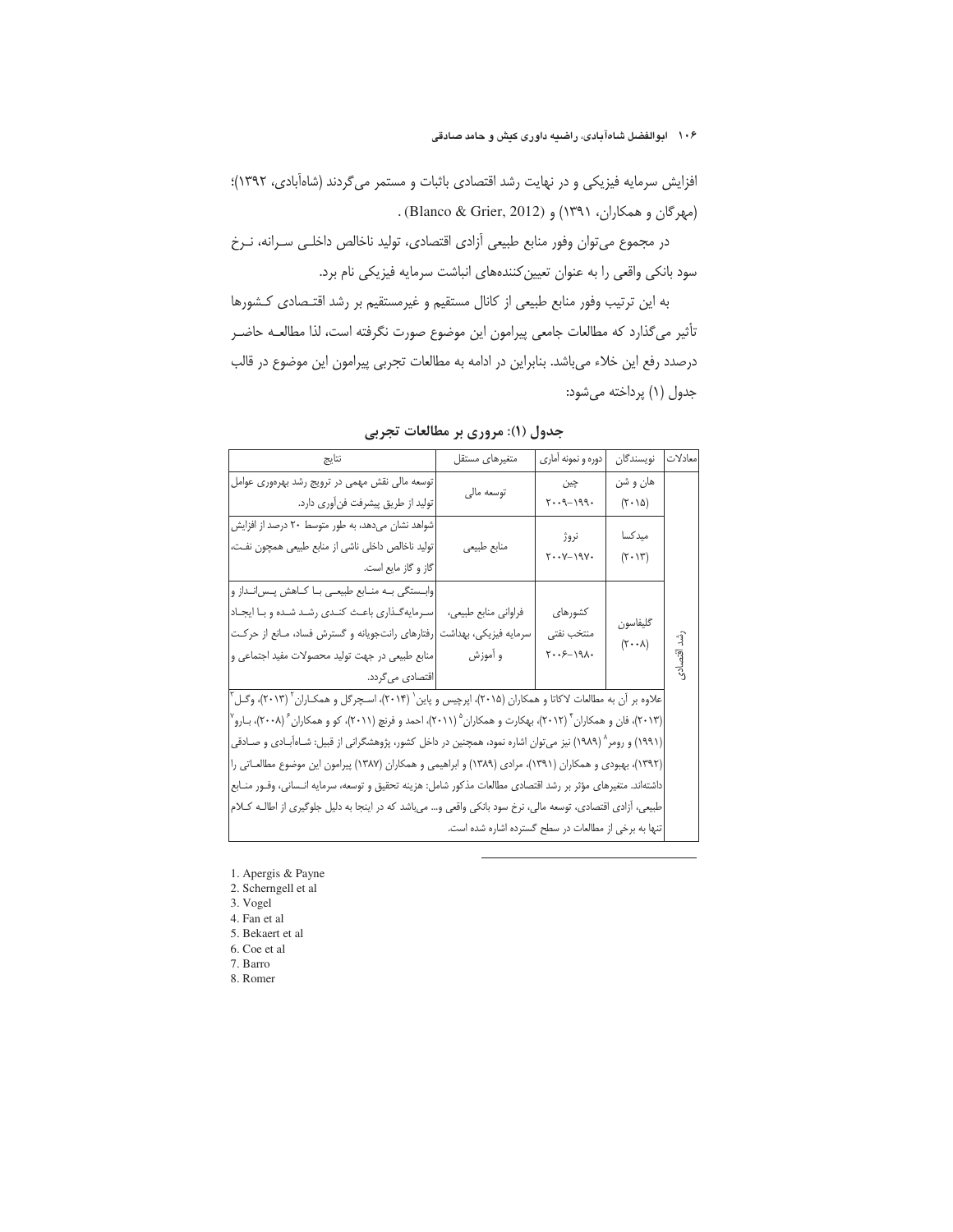| نتايج نشان مىدهد، آمـوزش عـالى و نـسبت محققـان                                                                                     | انباشت سرمايه انسانى،           | ۲۶ کشور OECD                                                 | وانگ ٰ                                                       |           |
|------------------------------------------------------------------------------------------------------------------------------------|---------------------------------|--------------------------------------------------------------|--------------------------------------------------------------|-----------|
| علمی اثرات مثبت بر شدت تحقیق و توسعه دارد.                                                                                         | تعداد محققان علمى               | $Y \cdot .5 - 1995$                                          | $(\mathbf{Y}\boldsymbol{\cdot}\mathbf{Y}\boldsymbol{\cdot})$ |           |
|                                                                                                                                    |                                 | ۱۴۶ شرکت چند                                                 | بلدربوس و                                                    |           |
| نتايج حاكى از آن است، تحقيق و توسعه داخلى وابــسته                                                                                 | فنأورى                          | ملیتی ژاپن                                                   | همكاران <sup>۲</sup>                                         |           |
| به فرصت فنأوري است.                                                                                                                |                                 | سال ۱۹۹۶                                                     | $(\mathbf{r}\cdot\mathbf{r})$                                | انباشت    |
|                                                                                                                                    | دسترسی به دانشمندان و           |                                                              |                                                              |           |
| مهندسان، تحقيقات انجام <mark>ا</mark> نتايج بيانگر تأثير مثبت توسعه مالى بر تحقيق و توسـعه                                         |                                 | ۲۰ کشور OECD                                                 | جاموت و                                                      |           |
|                                                                                                                                    | شده در بخش عمومی، <b>ا</b> است. | $\gamma \cdot \cdot \cdot \cdot \cdot \gamma$                | پاین ٌ                                                       |           |
|                                                                                                                                    | توسعه مالي                      |                                                              | $(\mathbf{r} \cdot \mathbf{a})$                              |           |
| علاوه بر آن به مطالعات لیچتنبرگ (۱۹۹۸) و هوو و مکفتریج <sup>۵</sup> (۱۹۶۹) نیز مـیتـوان اشـاره نمـود، همچنـین در داخـل             |                                 |                                                              |                                                              |           |
| کشور، پژوهشگرانی از قبیل: شاهآبادی و همکاران (۱۳۹۲)، گوگردچیان و رحیمی (۱۳۹۱)، شاهآبادی و  رحمانی (۱۳۸۷)                           |                                 |                                                              |                                                              | نے<br>پاک |
| پیرامون این موضوع مطالعاتی را داشتهاند. متغیرهای مؤثر بر انباشت هزینه تحقیق و توسـعه داخلـی مطالعـات مـذکور                        |                                 |                                                              |                                                              |           |
| شامل: سرمایه انسانی، وفور منابع طبیعی، آزادی اقتصادی، توسعه مالی، تولیـد ناخـالص داخلـی سـرانه، توسـعه مـالی،                      |                                 |                                                              |                                                              |           |
| سرمایه مستقیم خارجی و … می!شد که در اینجا به دلیل جلوگیری از اطاله کلام تنها به برخـی از مطالعـات در سـطح                          |                                 |                                                              |                                                              |           |
|                                                                                                                                    |                                 |                                                              | گسترده اشاره شده است.                                        |           |
| نتايح نشان مىدهد، سطح توسعه اقتصادى عامل اصلى                                                                                      |                                 | كشورهاى                                                      | بلاتچارد و                                                   |           |
| تفاوتهای اولیـه سـرمایه انـسانی در سراسـر كـشورها                                                                                  | سطح توسعه اقتصادى               | منتخب جهان                                                   | اولنى                                                        |           |
|                                                                                                                                    |                                 | $\mathcal{S}(\cdot \setminus \cdot - \setminus \mathcal{A})$ | $(\mathbf{Y} \cdot \mathbf{Y})$                              |           |
| مشاهدات بیانگر این است که وفور منابع طبیعـی تـأثیر                                                                                 |                                 | ۱۰۲ کشور                                                     |                                                              |           |
| مثبت و مشخصی بر انباشت سـرمایه انـسانی كـشورها                                                                                     | وفور منابع طبيعي                | $1999 - 191.$                                                | استيجنس<br>$(\mathbf{y} \cdot \cdot \mathbf{y})$             |           |
|                                                                                                                                    |                                 |                                                              |                                                              |           |
| علاوه بر آن به مطالعات واسیلیوا (۲۰۱۱)، مونتفورد (۱۹۹۷)، بغوانی و همادا <sup>۶</sup> (۱۹۷۴) نیز می $\vec{$ وان اشاره نمود، همچنـین |                                 |                                                              |                                                              |           |
| در داخل کـشور، پژوهـشگرانی از قبیـل: بهبـودی و همکـاران (۱۳۹۱)، محمـد زاده و همکـاران (۱۳۹۰) و جـوانمرد و                          |                                 |                                                              |                                                              |           |
| محمدیان (۱۳۸۹) پیرامون این موضوع مطالعاتی را داشتهاند. متغیرهای مؤثر بر سرمایه انسانی مطالعات مذکور شـامل:                         |                                 |                                                              |                                                              |           |
| وفور منابع طبیعی، آزادی اقتصادی، توسعه مالی، سطح توسعه اقتصادی، سهم هزینههای دولـت در مخـارج آموزشـی و                             |                                 |                                                              |                                                              |           |
| پژوهشی، سرمایه مستقیم خارجی و … میباشد که در اینجا به دلیل جلوگیری از اطاله کلام تنها به برخـی از مطالعــات                        |                                 |                                                              |                                                              |           |
|                                                                                                                                    |                                 | در سطح گسترده اشاره شده است.                                 |                                                              |           |
| أزادي اقتصادي رابطه مثبت و معناداري با توسـعه مـالي                                                                                |                                 |                                                              |                                                              |           |
| دارد و کــشورهایی کــه در ســطح بـــالاتری از آزادی                                                                                | أزادي اقتصادي                   | ۸۱ کشور منتخب                                                | هافر <sup>۷</sup>                                            | توسعه     |
| اقتصادی قرار دارند، به طور متوسط از توسـعه مـالی و                                                                                 |                                 | $\gamma \cdot (-\rho - \gamma)$                              | $(\mathbf{Y} \cdot \mathbf{Y})$                              | ್ರೆ       |
| رشد و رفاه اقتصادی بیشتری برخوردار هستند.                                                                                          |                                 |                                                              |                                                              |           |

#### اثرات مستقیم و غیرمستقیم وفور منابع طبیعی بر رشد اقتصادی کشورهای منتخب ۱۰۷

1. Wang

2. Belderbos et al

3. Jaumotte & Pain

4. Lichtenberg et al

5. Howe & McFetridge

6. Bhagwati & Hamada

7. Hafer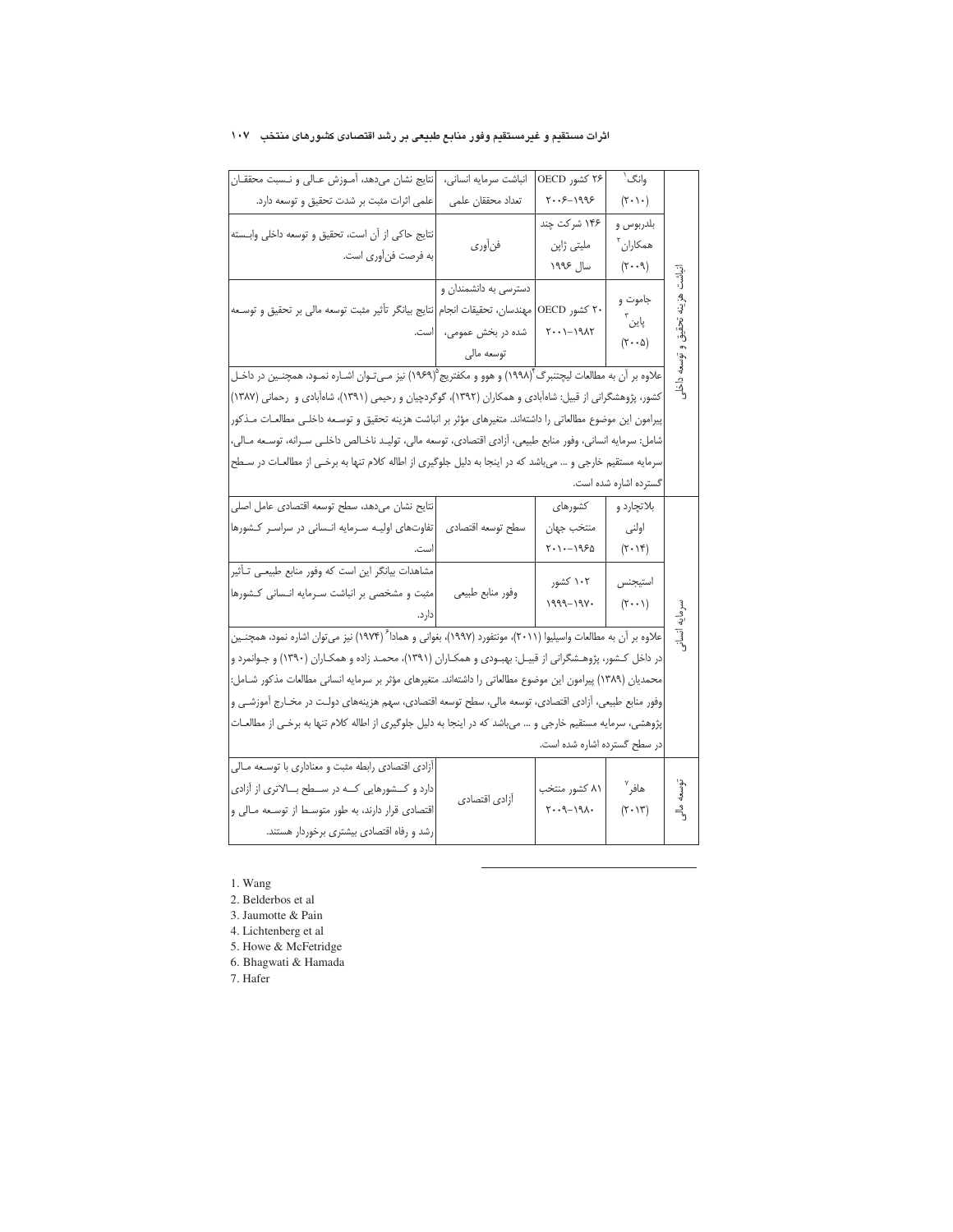#### ۱۰۸ ابوالفضل شاهآبادی، راضیه داوری کیش و حامد صادقی

| باز بودن تجاری به عنوان اجزای از آزادی اقتصادی،                                                                                                                                         |                                                                 | كشورهاى صنعتى                                                    | بالتاجي و                                                          |              |  |  |
|-----------------------------------------------------------------------------------------------------------------------------------------------------------------------------------------|-----------------------------------------------------------------|------------------------------------------------------------------|--------------------------------------------------------------------|--------------|--|--|
| عوامل مهم و مؤثر بر توسعه بخش بانکداری محسوب                                                                                                                                            | باز بودن تجارى                                                  | و توسعه يافته                                                    | همكاران `                                                          |              |  |  |
| شده و تأثیر مثبت بر توسعه مالی دارد.                                                                                                                                                    |                                                                 | $+ \lambda \rho / - 7 \cdot \cdot 7$                             | $(\mathbf{Y}\cdot\mathbf{Y})$                                      |              |  |  |
| علاوه بر آن به مطالعات چین و ایتو <sup>۲</sup> (۲۰۰۵)، گیلفاسون و همکاران (۱۹۹۹)، گووانینی <sup>۳</sup> (۱۹۸۵)، مک <i>ک</i> ینـون (۱۹۷۳) و                                              |                                                                 |                                                                  |                                                                    |              |  |  |
| شاو (۱۹۷۳) نیز می توان اشاره نمود، همچنین در داخل کشور، پژوهشگرانی از قبیل: شاهآبادی و داوری کـیش (۱۳۹۴)،                                                                               |                                                                 |                                                                  |                                                                    |              |  |  |
| اکبریروشن و شاکری (۱۳۹۲)، سلیمیفر و همکاران (۱۳۹۱)، صمدی (۱۳۸۹)، ازوجی و فرهادی (۱۳۸۶) و شاهآبـادی                                                                                      |                                                                 |                                                                  |                                                                    |              |  |  |
| (١٣٨٢) پیرامون این موضوع مطالعاتي را داشتهاند. متغیرهاي مؤثر بر توسعه مالي مطالعات مذكور شـامل: وفـور منــابع                                                                           |                                                                 |                                                                  |                                                                    |              |  |  |
| طبیعی، آزادی اقتصادی، سطح توسعه اقتصادی، نرخ سود بانکی واقعی و… میباشد که در اینجا بــه دلیـل جلــوگیری از                                                                              |                                                                 |                                                                  |                                                                    |              |  |  |
|                                                                                                                                                                                         | اطاله کلام تنها به برخی از مطالعات در سطح گسترده اشاره شده است. |                                                                  |                                                                    |              |  |  |
| وابستگی به صادرات نفتی اثر قابل توجهی بر سرمایه<br>فیزیکی و سرمایه انسانی دارد که ایـن اثـر بـر سـرمایه<br>فیزیکی مثبت و معنادار و بر سرمایه انسانی در بلندمدت<br>منفى و قابل توجه است. | صادرات نفت                                                      | ۱۷ کشور<br>أمريكاي لاتين<br>$Y \cdot Y - Y \cdot Y \cdot \Delta$ | بلانكو و جرينر<br>$(\mathbf{Y}\cdot\mathbf{Y})$                    |              |  |  |
| نتایج نشان میدهد، سرمایه فیزیکی از عوامل مـؤثر بـر<br>أموزش عالى است، لذا با اين شرايط توجه به هزينههاى<br>صرفشده در بخش آموزشی و پژوهشی ضروری است.                                     | خدمات در تجهیزات و<br>زمين                                      | ۳۱۴۸ دانشگاه در<br>ایالات متحده در<br>سال ۱۹۹۳                   | وينستون و<br>ليويس ِّ<br>(199Y)                                    | نباشت سرمايه |  |  |
| سرمایه فیزیکی نقش بسزایی در بخش کشاورزی، تولید<br>و … دارد.                                                                                                                             | زمين                                                            | ايالات متحده<br>$\gamma \cdots - \gamma \gamma$                  | تورنر و<br>همكاران <sup>۵</sup><br>$(\mathbf{Y} \cdot \mathbf{Y})$ | يون<br>پر    |  |  |
| علاوه بر آن به مطالعه توستلیب ۱۹۵۷٬) نیز میتوان اشاره نمود، همچنین در داخل کـشور، پژوهـشگرانی از قبیـل: داوری $\Sigma$ یش                                                               |                                                                 |                                                                  |                                                                    |              |  |  |
| (۱۳۹۴)، شاهآبادی (۱۳۹۲) و مهرگان و همکاران (۱۳۹۱) پیرامون این موضوع مطالعاتی را داشتهاند. متغیرهـای مـؤثر بـر سـرمایه                                                                   |                                                                 |                                                                  |                                                                    |              |  |  |
| فیزیکی مطالعات مذکور شامل: وفور منابع طبیعی، آزادی اقتصادی، سطح توسعه اقتصادی، نرخ سود بانکی واقعی و توسـعه مـالی                                                                       |                                                                 |                                                                  |                                                                    |              |  |  |
| میباشد که در اینجا به دلیل جلوگیری از اطاله کلام تنها به برخی از مطالعات در سطح گسترده اشاره شده است.                                                                                   |                                                                 |                                                                  |                                                                    |              |  |  |

## منبع: يافتههاي پژوهش

# ۲- ارائه مدل و معرفی متغیرها

مطالعه حاضر با بهرهگیری از تکنیکهای اقتصادسنجی روش پانل دیتـا، بـه بـراَورد مـدل معادلات همزمان، به بررسی اثرات مستقیم و غیرمستقیم وفور منابع طبیعی بـر رشـد اقتـصادی کشورهای منتخب غنی از منابع طبیعی طی دوره ۱۹۹۶–۲۰۱۴ میپردازد. طبق مبانی نظری و مطالعات تجربی مورد مطالعه، تأثیرگذاری متغیرهای وفور منابع طبیعی بـر متغیرهـای درونـزای

- 3. Giovannini
- 4. Winston and Lewis
- 5. Turner et al
- 6. Tostlebe

<sup>1.</sup> Baltagi et al

<sup>2.</sup> Chinn & Ito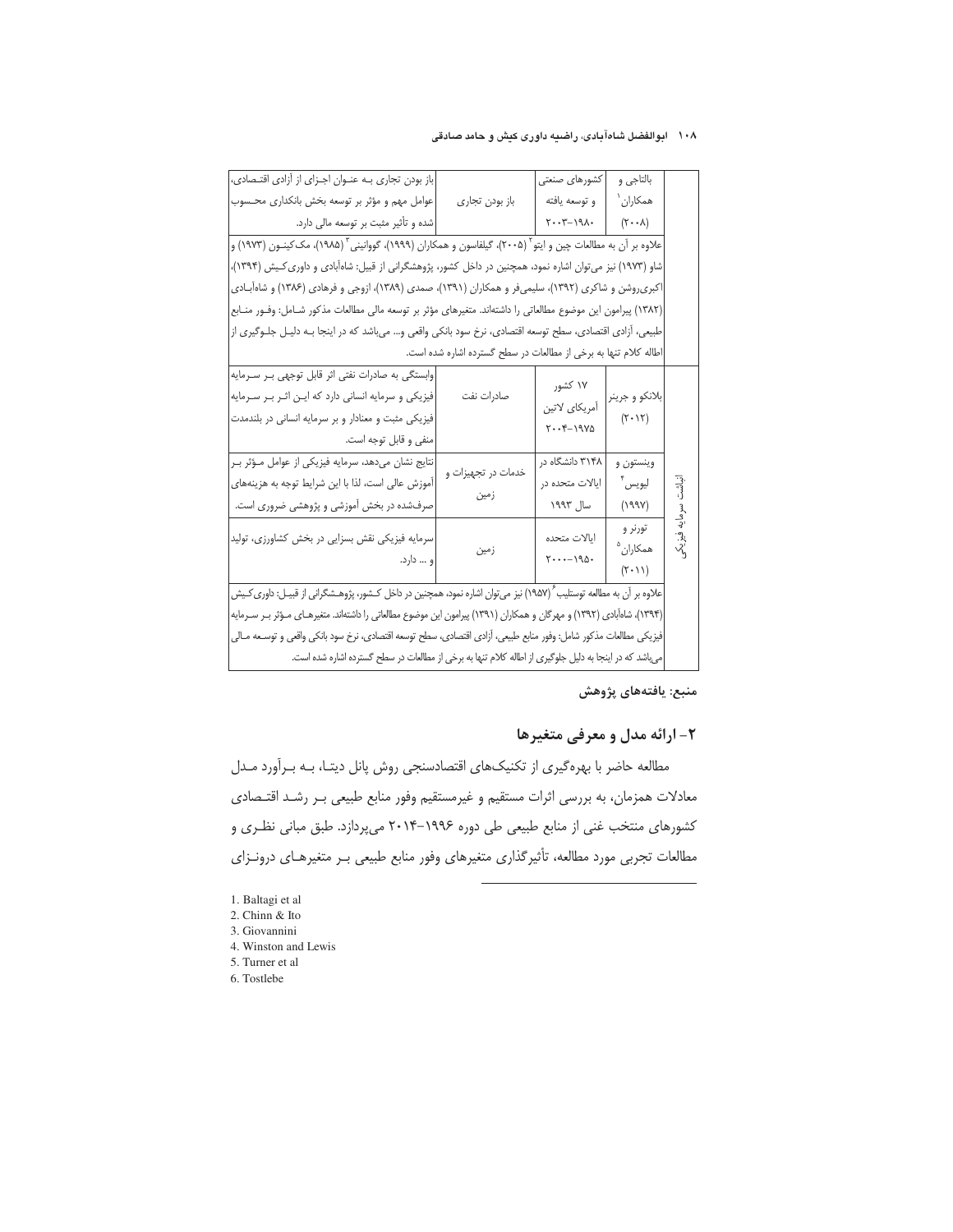سرمايه انساني، انباشت هزينه تحقيق و توسعه داخلي، توسعه مالي و انباشت سرمايه فيزيكي از كانال مستقيم و غيرمستقيم بر رشد اقتصادي تأثير مي گذارد، بنابراين هدف مطالعه حاضر بررسي اثرات مستقیم و غیرمستقیم وفور منابع طبیعی بر رشـد اقتـصادی کـشورهای منتخـب در قالـب معادلات همزمان است كه در ادامه با ارائه مدل، ابتدا به معرفی معادلـه اصـلی رشـد اقتـصادی، سیس به معرفی هر یک از معادلات تعیین کننده عوامل تولید پرداخته می شود:

# $\text{^{'}(GDP)}$ . معادله ، شد اقتصادی (GDP)

با تبعیت از مطالعات صورت گرفتـه در زمینـه رشـد اقتـصادی توسـط لاکاتـا و همکـاران (۲۰۱۵)، هان و شن (۲۰۱۵)، ایرچیس و پاین (۲۰۱۴)، میدکسا (۲۰۱۳)، اسـجرگل و همکـاران (۲۰۱۳) و وگل (۲۰۱۳) تابع ذیل برای معادله رشد اقتصادی ارائه می گردد:

 $GDP = F(TFE, R \& D, H, ANR, FD, K)$  $(1)$ 

با توجه به شاخص های متفاوت برای محاسبه رشد اقتصادی، این پژوهش از شاخص تولید ناخالص داخلی سرانه (GDP) استفاده نموده است. بنابراین با توجه به مبانی نظـری و مطالعـات تجربی صورت گرفته طی سالهای اخیر و اهم بودن رشد اقتـصادی، ضـرورت دارد بـه بررسـی عوامل تعيين كننده توليد ناخالص داخلي سرانه يرداخته شــود. طبــق معادلــه (١) توليــد ناخــالص داخلي سرانه، تابع وفور منابع طبيعي (ANR) ، سرمايه انساني (H) ، انباشـت هزينــه تحقيــق و توسعه داخلی (R&D)°، توسعه مالی (FD) ً، انباشت سرمایه فیزیکــی (K) ٌ و آزادی اقتــصادی (TFE)^ است. لازم به ذکر میباشد، به پیروی از مطالعـات هـان و شـن (۲۰۱۵)، شـاهآبـادی و صادقی (۱۳۹۲) و دادگر و نظری (۱۳۸۸) شاخص توسعه مالی برابر با نسبت نقدینگی بـه تولیـد ناخالص داخلي (عمق مالي)`ْ؛ و شاخص وفور منابع طبيعي برابر با نـسبت صـادرات سـوخت بـه صادرات کالا در نظر گرفته شده است. همچنین مطابق با مطالعات کو و همکاران (۲۰۰۸)، بـارو

1. the per capita income

2. abundance of natural resources

3. human capital

۴. انباشت تحقیق و توسعه داخلی و انباشت سرمایه فیزیکی با اسـتفاده از روش مطالعـه گریلیچـز (۱۹۸۸) و کـو و همکـاران (۲۰۰۸) محاسبه شده که برای چگونگی نحوه محاسبه آن به مقاله شاهآبادی و همکاران (۱۳۸۸) رجوع گردد.

5. accumulation of domestic research and development

- 6. financial development
- 7. the accumulation of physical capital

8. economic Freedom

9. total Financial depth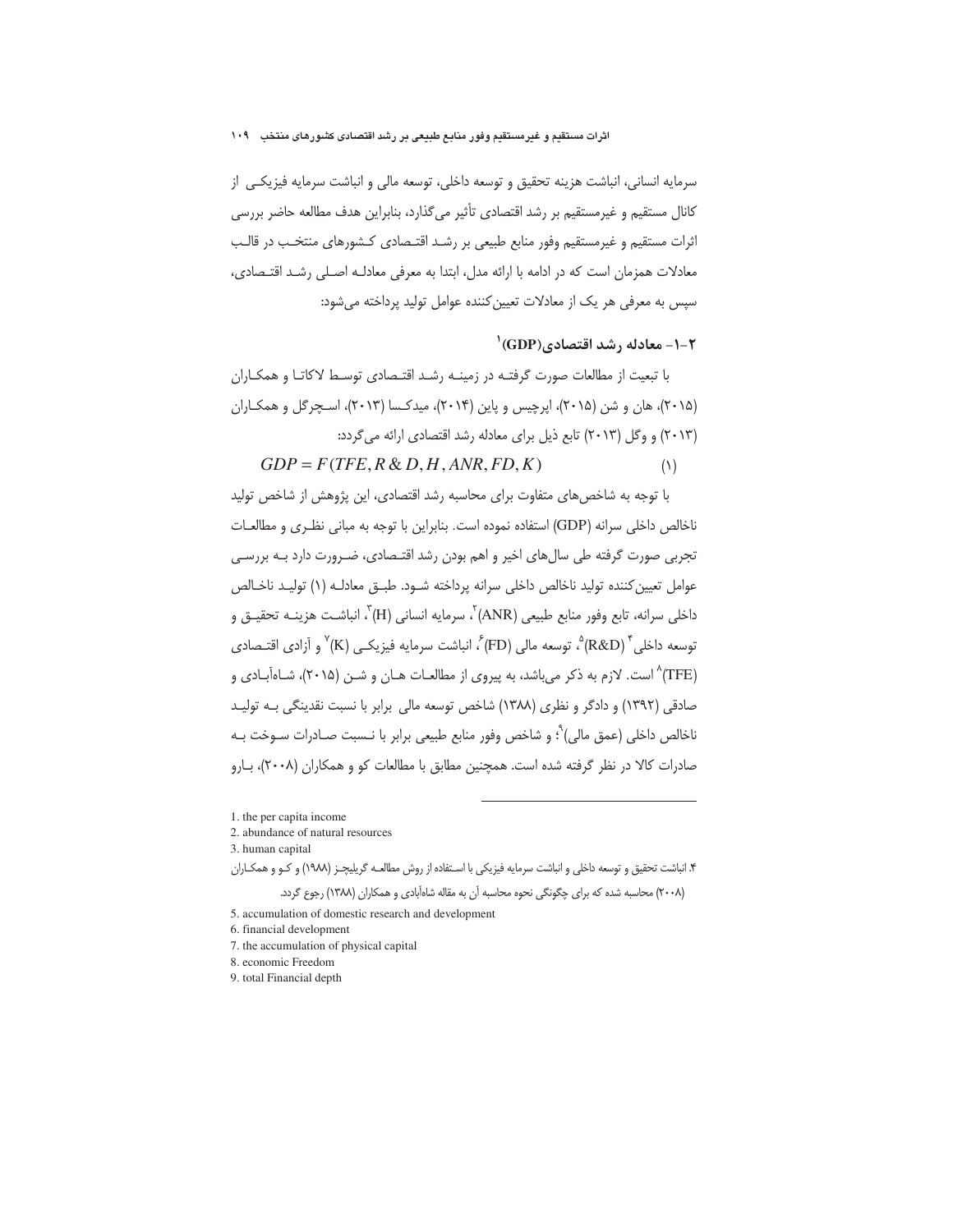(۱۹۹۱) و رومر (۱۹۸۷) میانگین سال های تحصیلی بر اساس آمارهای بارو و لی (۲۰۱۵)<sup>٬</sup> بـرای ِ سنجش میزان سرمایه انسانی استفاده می¢ردد. آزادی اقتصادی ارائهشده توسط واکر و فریدمن *'* (١٩٨۶) نيز از ميانگين پنج شـاخص، انـدازه دولـت، سـاختار قـانوني و امنيـت حقـوق مالكيـت، دسترسی به پول سالم، آزادی تجارت بینالمللی و مقررات بازار اعتباری، مقررات بـازار نیــروی كار و ضوابط كسب وكار محاسبه و منظور شده است. معادله تصريحشده توليد ناخالص داخلي سرانه به صورت زیر است:

$$
LGDP_{ii} = \alpha_0 + \alpha_1 * LTE_{ii} + \alpha_2 * LANR_{ii} + \alpha_3 * LH_{ii}
$$
  
+  $\alpha_4 * LR \& D_{ii} + \alpha_5 * LFD_{ii} + \alpha_6 * LK_{ii} + \varepsilon_i$  (7)

**٢-٢- معادله سرمايه انساني (H)** 

با تبعیت از مطالعات صورت گرفتـه در زمینـه سـرمایه انـسانی توسـط بلانچـارد و اولنـی (۲۰۱۴)، واسیلیوا (۲۰۱۱)، استیجنس (۲۰۰۱)، مونتفورد (۱۹۹۷) و بغواتی و همـادا (۱۹۷۴) تـابع ذیل برای معادله سرمایه انسانی ارائه می گردد:

 $H = F(ANR, FD, TFE, EXPG, FDI, GDP)$  $(\tilde{v})$ 

سرمایه انسانی با تأثیر بر سـطح علـم و دانـش نیـروی کـار در جهـت افـزایش کـارایی و بهرهوری، نسبت به سایر سرمایهها برتری دارد، چرا که سرمایه انسانی، با افزایش بازدهی نیروی کار منجر به کاهش هزینهها در راستای افـزایش ظرفیـت تولیـد مـی گـردد. در حقیقـت کمبـود سرمایه گذاری در سرمایه انسانی عامل اصلی نازل بودن سطح رشد اقتصادی در کشورها است و تا زمانی که آموزش و پرورش، استفاده از علوم و دانش و افزایش سطح مهارتهای حرفـهای در این کشورها ارتقاء نیابد، بازدهی و کارایی نیروی کار و سرمایه در سطح نازلی باقی مـیمانـد و رشد اقتصادی با کندی و با هزینههای سـنگین تـر صـورت مـی گیـرد. لـذا بـا توجـه بـه نقـش تعیین کنندهٔ سرمایه انسانی در رشد اقتصادی متناسب با مبانی نظری و مطالعات تجربی ضروری است به بررسی عوامل تعیین کننده سرمایه انسانی پرداخته که طبق معادلـه (۳) سـرمایه انـسانی تابع وفور منابع طبيعي (ANR)، انباشت سرمايه مستقيم خارجي " (FDI) ٌ، توسـعه مـالي (FD)،

<sup>1.</sup> Barro & Lee

<sup>2.</sup> Walker & Fridman

۳. انباشت سرمایه مستقیم خارجی با استفاده از روش مطالعه گریلیچـز (۱۹۸۸) و کــو و همکــاران (۲۰۰۸) محاسـبه شده که برای چگونگی نحوه محاسبه آن به مطالعه شاهآبادی و همکاران (۱۳۸۸) رجوع گردد.

<sup>4.</sup> foreign direct investment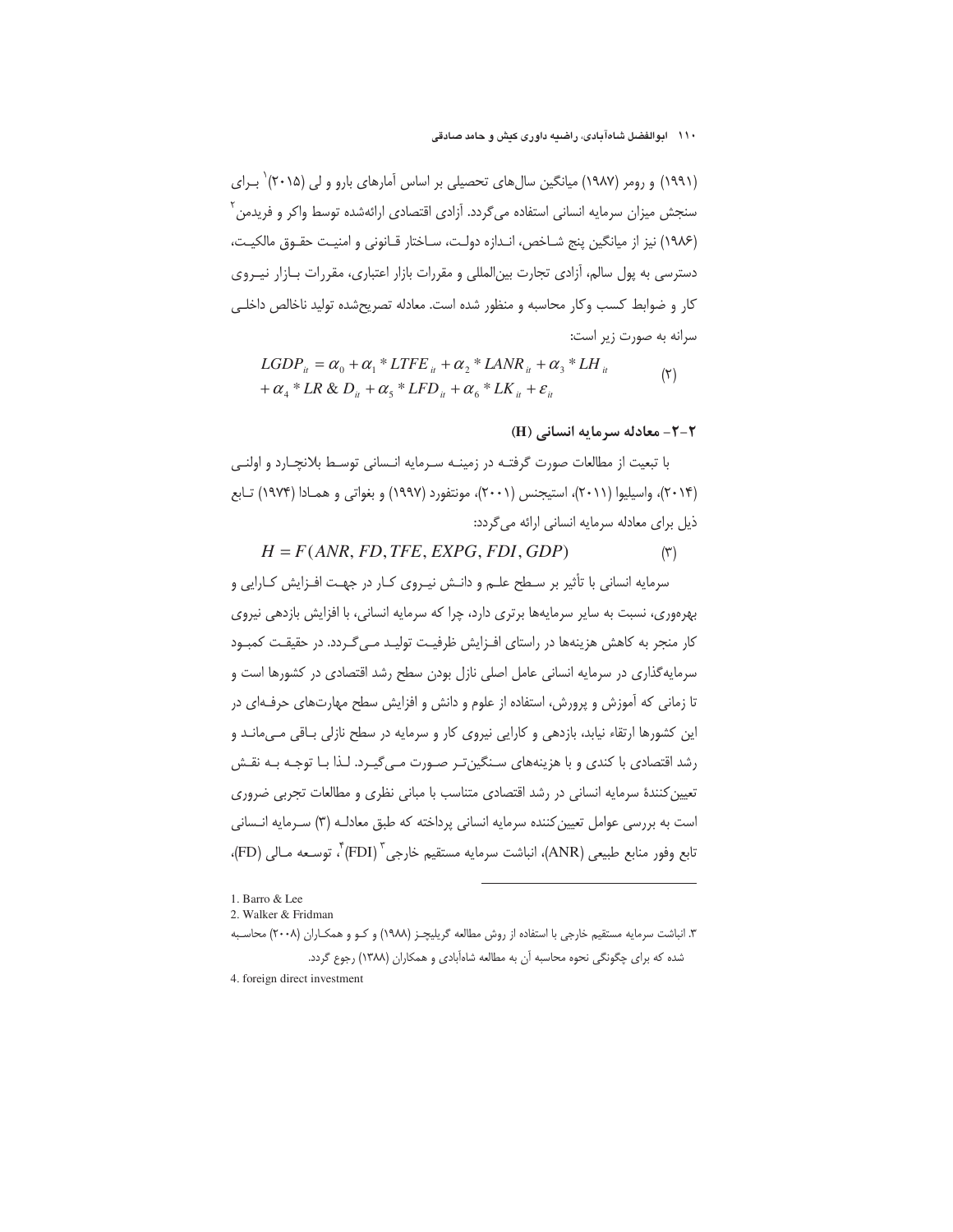#### اثرات مستقيم و غيرمستقيم وفور منابع طبيعي بر رشد اقتصادي كشورهاي منتخب اللل

سهم هزینههای دولت در مخارج آموزشی و پژوهشی (EXPG)`، تولید ناخـالص داخلـی سـرانه (GDP) و آزادی اقتصادی (TFE) است. معادله تصریح شده سرمایه انسانی به صورت زیر است:

$$
LH_{it} = \beta_0 + \beta_1 * LTE_{it} + \beta_2 * LANR_{it} + \beta_3 * LEXPG_{it} + \beta_4 * LFDI_{it} + \beta_5 * LFD_{it} + \beta_6 * LGDP_{it} + \phi_{it}
$$
 (\*)

### ۲-۳- معادله انباشت هزينه تحقيق و توسعه داخلي (R&D)

با پیروی از مطالعات وانگ (۲۰۱۰)، بلدربوس و همکاران (۲۰۰۹)، جاموت و پاین (۲۰۰۵)، ليچتنبرگ (١٩٩٨) و رومر (١٩٨٧) در زمينه انباشت هزينه تحقيق و توسعه داخلي تابع ذيل براي معادله انباشت هزينه تحقيق و توسعه داخلي ارائه مي گردد:

$$
R & D = F(\text{ANR}, H, \text{TFE}, \text{GDP}, \text{FDI}, \text{FD}) \tag{a}
$$

انباشت هزينه تحقيق و توسعه داخلي از منابع اصلي و عمده ايجاد تحـولات دانـش و فنآوری است. به تعبیری سرعت پرشـتاب پیـشرفت فـنآوری و نقـش روزافـزون فـنآوری در یویایی رقابت و ماهیت چندگانه آن بر اهمیت سیاست گـذاری تحقیـق و توسـعه داخلـی افـزوده (ربیعی، ۱۳۸۷)؛ و با تحت تأثیر قرار دادن ذخایر علمی و تولید دانش سبب تولید کالای نهایی با کیفیت در راستای افزایش نرخ رشد اقتصادی باثبات و مستمر می گردد. لذا نقـش بـسزای آن در رشد اقتصادی مطابق با مبانی نظری و مطالعات تجربی انجام گرفته، ضـرورت بررسـی عوامـل تعیین کننده تحقیق و توسعه داخلی را بیان داشته تا طبق معادله (۵)، تحقیق و توسعه داخلی تابع وفور منابع طبيعي (ANR)، سرمايه انساني (H)، آزادي اقتصادي (TFE)، توليد ناخـالص داخلـي سرانه (GDP)، توسعه مالي (FD) و انباشت سرمايه مستقيم خارجي (FDI) در نظر گرفته شـود. معادله تصريح شده انباشت هزينه تحقيق و توسعه داخلي به صورت زير است:

$$
LR & D_{ii} = \theta_0 + \theta_1 * LTE_{ii} + \theta_2 * LANR_{ii} + \theta_3 * LH_{ii}
$$
\n
$$
+ \theta_4 * LGDP_{ii} + \theta_5 * LFD_{ii} + \theta_6 * LFD_{ii} + \nu_{ii}
$$
\n
$$
(5)
$$

#### **4-۲- معادله توسعه مالي(FD)**

1. the share of government spending on research and education expenses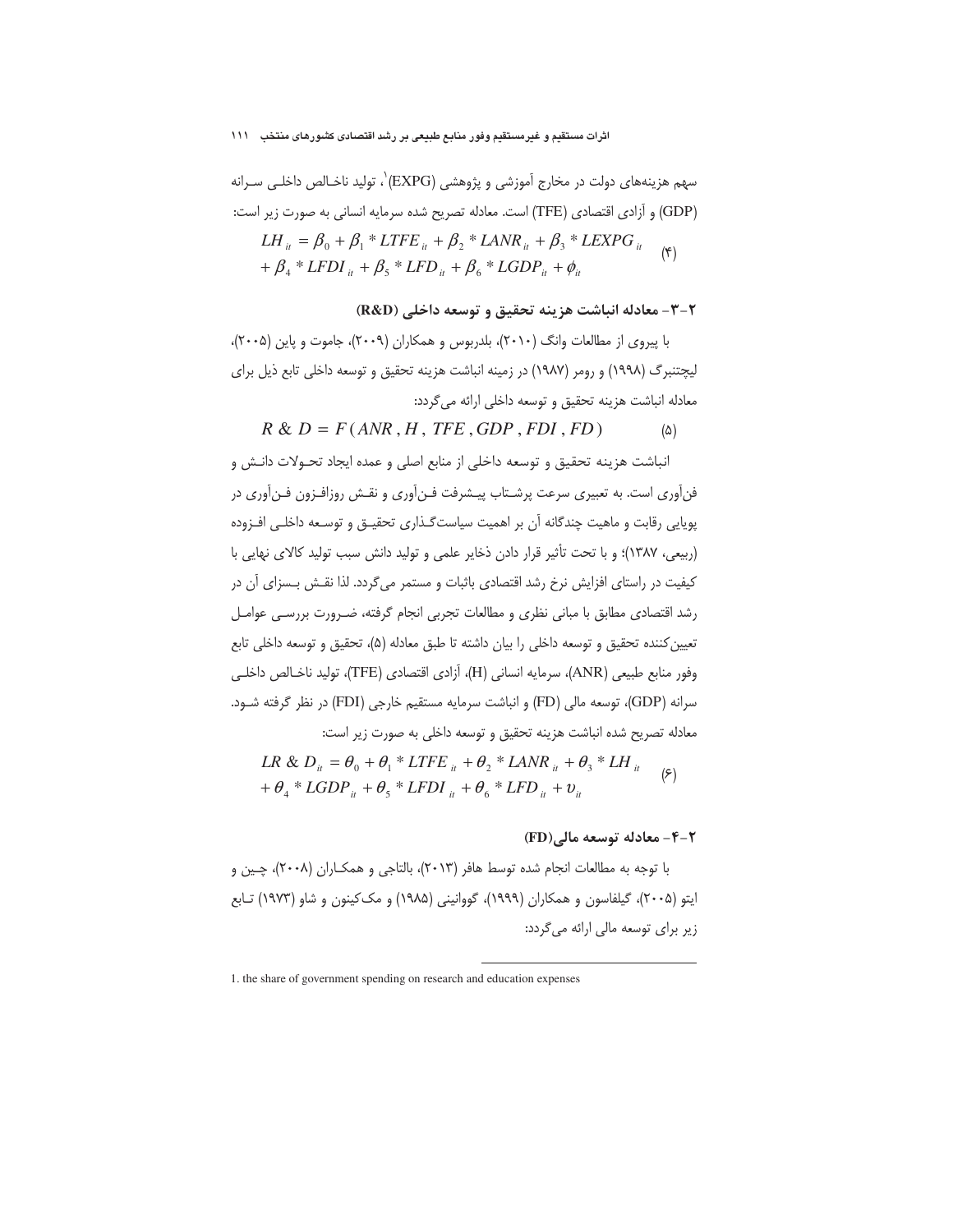$FD = F(ANR, RIR, TFE, GDP)$ 

توسعه مالی فرآیندی است که طی آن افراد جامعه قابلیت دسترسـی ارزان قیمـت بـه ابزارها، خدمات، بازارها و واسطههای مالی را پیدا می کنند و در یک بازار مالی توسعه یافته، اصول أزادي انتخاب و شفافيت اطلاعات به درستي رعايت مـيشـود و عرضـه كننـدگان و تقاضاکنندگان خدمات مالی، می توانند در کمال آزادی و آگـاهی خـدمت مـوردنظر خـود را بخرند و یا بفروشند (Levine, 2004) و (شاهآبادی و داوری کیش، ۱۳۹۴). بنابراین توسعه مالی ظرفیت قابل توجهی دارد که استفاده کارآمد و مطابق با آن ظرفیـت مـی توانـد آن را بازوی رشد و توسعه گرداند، در حقیقت توسعه مالی نقش مهمی در هـدایت سـرمایههـای اندک عموم افراد جامعه به سمت فعالیتهای تولیدی در جهت رشـد اقتـصادی مـستمر و باثبات ايفا مي كند. لذا مطابق با مباني نظري و مطالعات تجربـي انجـام گرفتـه، عوامـل تعیین کننده توسعه مالی طبق معادلـه (۷)، وفـور منـابع طبیعـی (ANR)، آزادی اقتـصادی (TFE)، تولید ناخالص داخلی سرانه (GDP) و نرخ سود بانکی واقعی (RIR)` است. معادله تصریح شده توسعه مالی به صورت زیر است:

$$
LFD_{it} = \chi_0 + {\chi_1}^* LTE_{it} + {\chi_2}^*LANR_{it}
$$
  
+  $\chi_3$  \* LRIR<sub>it</sub> +  $\chi_4$  \* LGDP<sub>it</sub> +  $\Omega_{it}$  (A)

# X-۵- معادله انباشت سرمایه فیزیکی (K)

با پیروی از مطالعات بلانکو جرینر (۲۰۱۲)، تورنر و همکاران (۲۰۱۱)، وینستون و لیـویس (۱۹۹۷) و توستلیب (۱۹۵۷) در زمینه سرمایه فیزیکی تابع ذیـل بـرای معادلـه انباشـت سـرمایه فیزیکی ارائه می گردد:

$$
K = F(ANR, RIR, TFE, GDP, FD)
$$
 (9)

لذا مطابق مباني نظري و مطالعات تجربي انجام گرفته، ضرورت دارد طبق معادلـه (٩) بـه بررسي تأثير متغيرهاي وفــور منــابع طبيعــي (ANR)، نــرخ ســود بــانكي واقعــي (RIR)، آزادي اقتصادی (TFE)، تولید ناخالص داخلی سرانه (GDP) و توسعه مالی (FD) بر سـرمایه فیزیکـی یرداخته و معادله (١٠) ارائه گردیده است:

$$
LK_{ii} = \lambda_0 + \lambda_1 * LTE_{ii} + \lambda_2 * LANR_{ii}
$$
  
+  $\lambda_3 * LRIR_{ii} + \lambda_4 * LGDP_{ii} + \lambda_5 * LFD_{ii} + \eta_{ii}$  (1)

1. real interest rate

 $(Y)$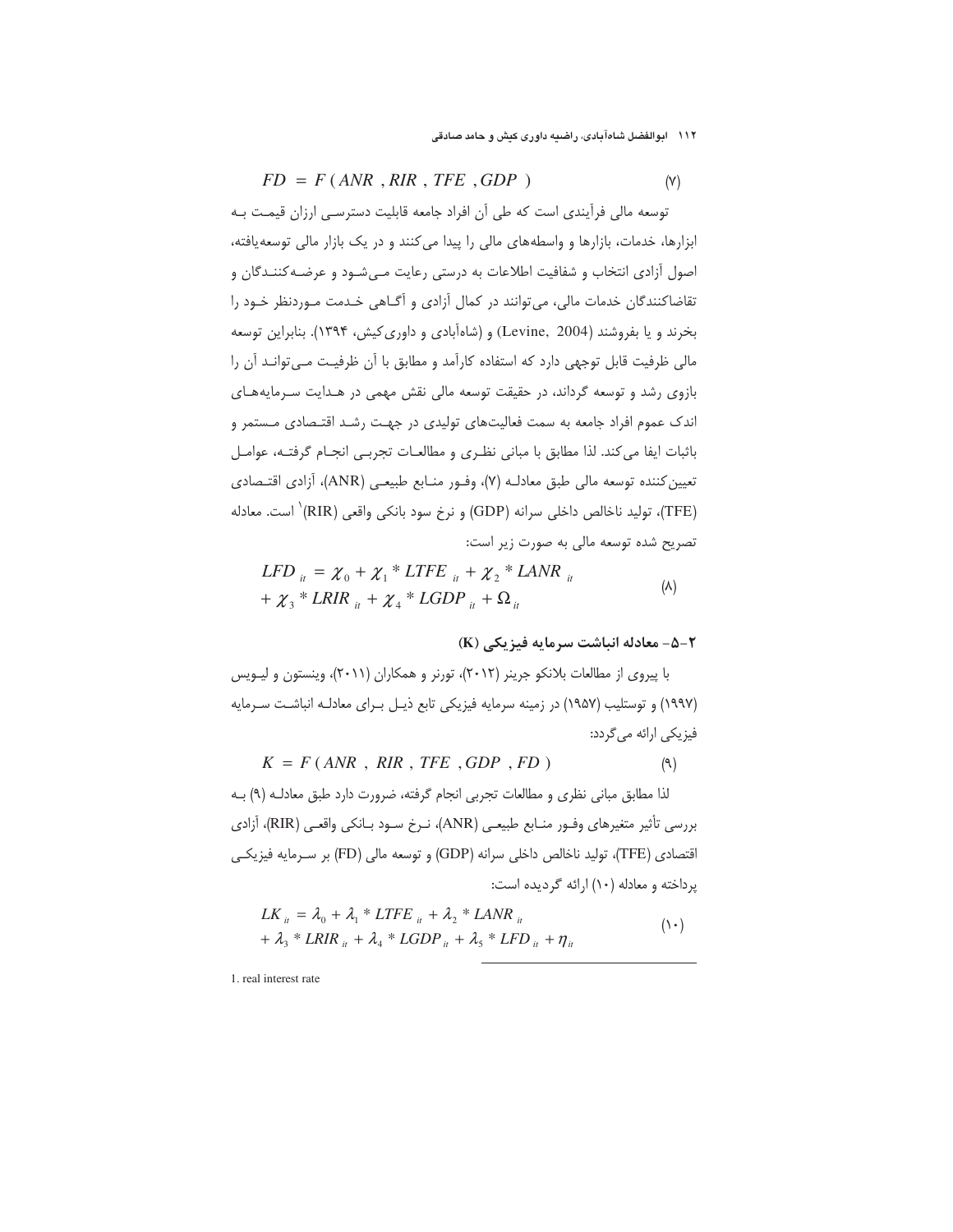حرف L قبل از متغیرها در معادلات (٢)، (۴)، (۶)، (۸) و (١٠) بیانگر لگاریتمی بودن آن ها است. این معادلات، معادلات ساختاری می باشند که تمام متغیرهای موجود در مدل را به دو دسته برونزا و درونزا طبقهبندی مینماید. نتایج طبقهبندی متغیرهـای موجـود در مـدل فـوق در جدول (۲) آمده است، همان طور که مشاهده میشود، از ده متغیر موجود در مدل تولید ناخـالص داخلی سرانه، پنج متغیر دورنزا و پنج متغیر برونزا می باشد. شایان ذکر است، طبق شرایط رتبهای و ترتیبی تشخیص، معادلات ساختاری مدل رشد اقتـصادی، از نـوع بـیش از حـد مـشخص (فراشناسایی) میباشند.

| منابع                                   | طبقه   | نام اختصاري متغيرها                       | نام كامل متغير | رديف |
|-----------------------------------------|--------|-------------------------------------------|----------------|------|
|                                         | درونزا | لگاريتم توليد ناخالص داخلي سرانه          | <b>LGDP</b>    | ١    |
|                                         | درونزا | لگـاريتم انباشـت هزينــه تحقيــق و توسـعه | LR&D           | ۲    |
|                                         |        | داخلی                                     |                |      |
|                                         | برونزا | لگاريتم وفور منابع طبيعي                  | <b>LANR</b>    | ٣    |
| قابل دسترسی در پایگاه اطلاعاتی بانک     | درونزا | لگاريتم توسعه مالي                        | LFD            | ۴    |
| جهانی <sup>:</sup> : <u>www.wdi.org</u> | درونزا | لگاريتم انباشت سرمايه فيزيكى              | LK             | ۵    |
|                                         | برونزا | لگاریتم سهم هزینههـای دولـت در مخـارج     | LEXPG          | ۶    |
|                                         |        | آموزشی و پژوهشی                           |                |      |
|                                         | برونزا | لگاريتم انباشت سرمايه مستقيم خارجى        | <b>LFDI</b>    | ٧    |
|                                         | برونزا | لگاريتم نرخ سود بانكي واقعي               | <b>LRIR</b>    | λ    |
| قابل دسترسی در پایگاه اطلاعاتی بارو و   | درونزا | لگاريتم سرمايه انساني                     | LH <sub></sub> | ٩    |
| لى: .barrolee.com www                   |        |                                           |                |      |
| قابل دسترسی در گزارشات سالیانه آزادی    | برونزا | لگاريتم شاخص أزادي اقتصادي                | <b>LTFE</b>    | ۱۰   |
| اقتصادى: www.freetheworld.com           |        |                                           |                |      |

جدول(۲): طبقهبندی متغیرهای موجود در مدل تولید ناخالص داخلی سرانه

# ۳- برآورد معادلات و تفسیر نتایج

ابتداً، ييش از تخمين الگو به بررسي ايستايي متغيرها يرداخته، چرا كه اگر متغيرها ايستا نباشد، منجر به بروز مشکل رگرسیون کاذب شده و فرآیند تکنیک اقتصادسنجی مناسب نبـوده و تخمـین رگرسیونی منجر به برآوردهای تورش دار و گمراه کننـده مـی شـود (Granger & Engle, 1987)، بدين ترتيب ابتدا ايستايي متغيرها با استفاده از آزمـونهـاي ريـشه واحـد فيـشر – ديكـي فـولر

1.world development indices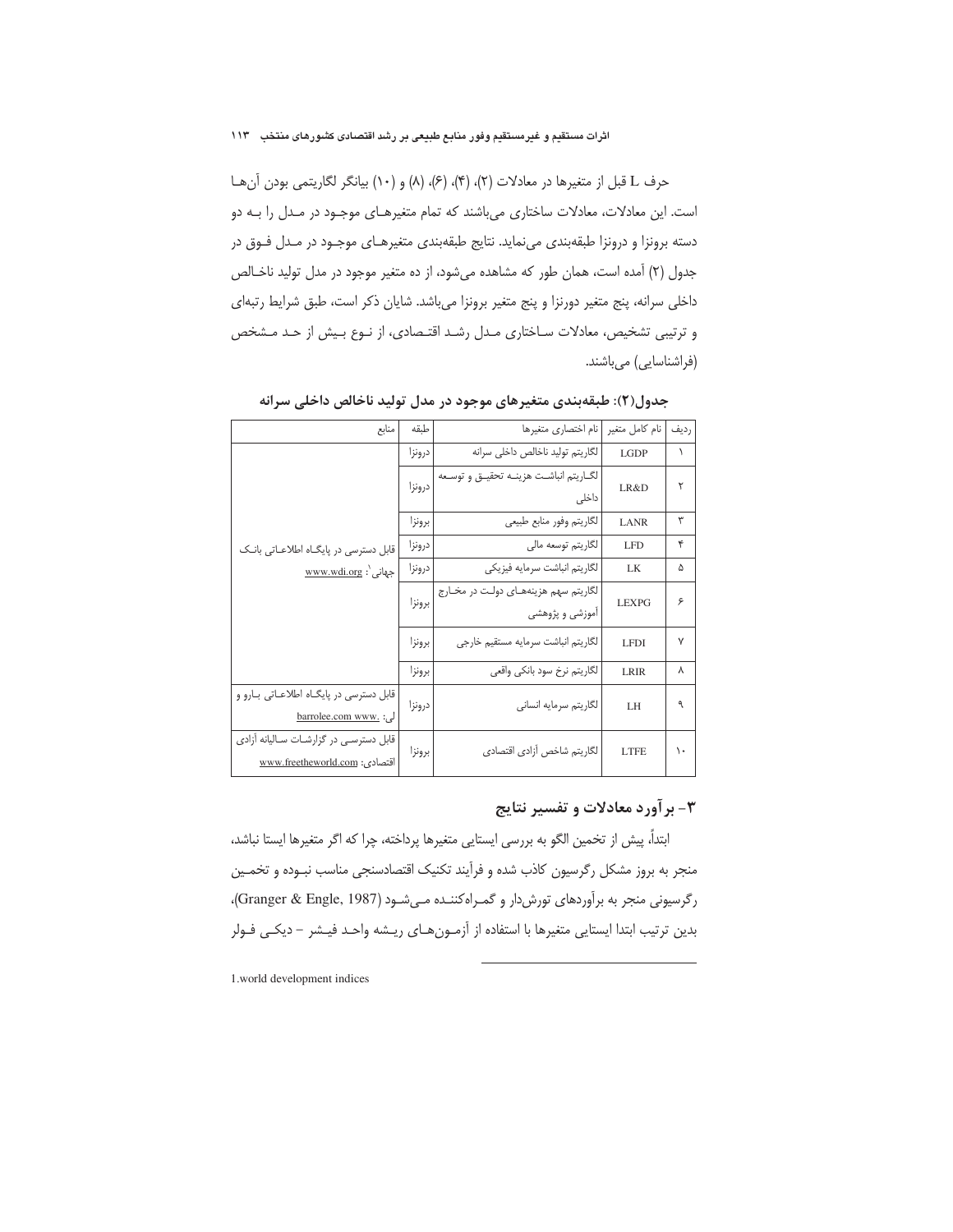تعمیمیافته` (ADF) ارائه شده توسط مـادالا و وو<sup>۲</sup> (۱۹۹۹) و چـوی<sup>۳</sup> (۲۰۰۱) را آزمـون نمـوده، سیس مدل برآورد می گردد.

|              | تعداد |                                       | در سطح             | در تفاضل مرتبه اول              |                         |
|--------------|-------|---------------------------------------|--------------------|---------------------------------|-------------------------|
| متغيرها      | وقفه  | اماره                                 | احتمال             | أماره                           | احتمال                  |
| LGDP         | I(1)  | ۱۵/۹۳۴                                | ۰/۹۹۲۱             | YY/YYQ                          | $\cdot/\cdot\cdot\cdot$ |
| LR&D         | I(1)  | $\cdot/\! \cdots$ Y                   | ./999              | ۲۵۵/۲۹                          | $\cdot/\cdot\cdot\cdot$ |
| LH           | I(1)  | 71/00X                                | 7۹۲۹.              | ۳۸۰/۲۸۹                         | $\cdot/\cdot\cdot\cdot$ |
| <b>LANR</b>  | I(1)  | ۳۱/۶۱۶                                | ۱۴۸۶               | 141/111                         | $\cdot/\cdots$          |
| <b>LTFE</b>  | I(1)  | $Y9/\cdot YA$                         | ۱۶۱۶               | ۱۶۱/۳۹۵                         | $\cdot/\cdot\cdot\cdot$ |
| LFD          | I(1)  | 42/642                                | ۱۵۵۹.              | $k \cdot \gamma / \cdot \gamma$ | $\cdot/\cdots$          |
| LK           | I(1)  | $\mathbf{r} \cdot / \cdot \mathbf{v}$ | ۰/۵۶۷              | ۳۰/۶۴۳                          | $\cdot/\cdot\tau$ ar    |
| <b>LEXPG</b> | I(1)  | ۱۷/۸۶۴                                | ./979              | 182/491                         | $\cdot/\cdots$          |
| <b>LFDI</b>  | I(1)  | ۱۸/۵۸۷                                | ۱۹۴۸.              | ۶۶/۷۹۶                          | $\cdot/\cdots$          |
| LRIR         | I(1)  | $YY/\Delta f$                         | $\cdot/\lambda$ 95 |                                 | $\cdot/\cdots$          |

جدول (٣): نتايج آزمون ريشه واحد متغيرهاي مورد مطالعه

منبع: محاسبات پژوهش

نتایج ارائه شده در جدول (۳) بیان میدارد، تمـامی متغیرهـا در تفاضـل مرتبـه اول ایـستا می باشند. شایان ذکر است استفاده از تفاضل متغیرها در تحلیل روابـط بلندمـدت بـین متغیرهـا، باعث از دست دادن اطلاعات راجع به مقادير اصلى متغيرها مى شود كه براى حل اين مشكل مفهوم هم|نباشتگی مطرح میگردد ٔ. لذا برای بررسی هم|نباشتگی مدل، از اَزمون هم|نباشـتگی جوهانسون – جوسیلیوس و برای تعیین تعداد بردارهای همانباشتگی از کمیتهای آماره آزمـون تريس ؓ و حداكثر مقدار ويژه ٌ استفاده شده است (Baltagi et al, 2008). فرض صفر در هــر دو

1. Fisher - Augmented Deyki Fuller

2. Maddala & Wu

3. Choi

۴. مفهوم اقتصادی همانباشتگی یا همجمعی آن است که وقتی دو یا چند سری زمانی بر اسـاس مبـانی نظـری بـا یکدیگر ارتباط داده شوند تا یک رابطـه تعـادلی دراز مـدت را شـکل دهنـد، هـر چنـد ممکـن اسـت خـود ایـن سریهای زمانی دارای روند تصادفی باشند، اما در طول زمان یکدیگر را به خوبی دنبال می کنند، به گونهای کـه تفاضل بین آنها باثبات است. برای به دست آوردن رابطه درازمدت یا همجمعی، میتوان به روش انگل گرنجـر، جوهانسون- جوسیلیوس اشاره کرد (نوفرستی، ١٣٧٨).

5. trace 6. maximum eigenvalue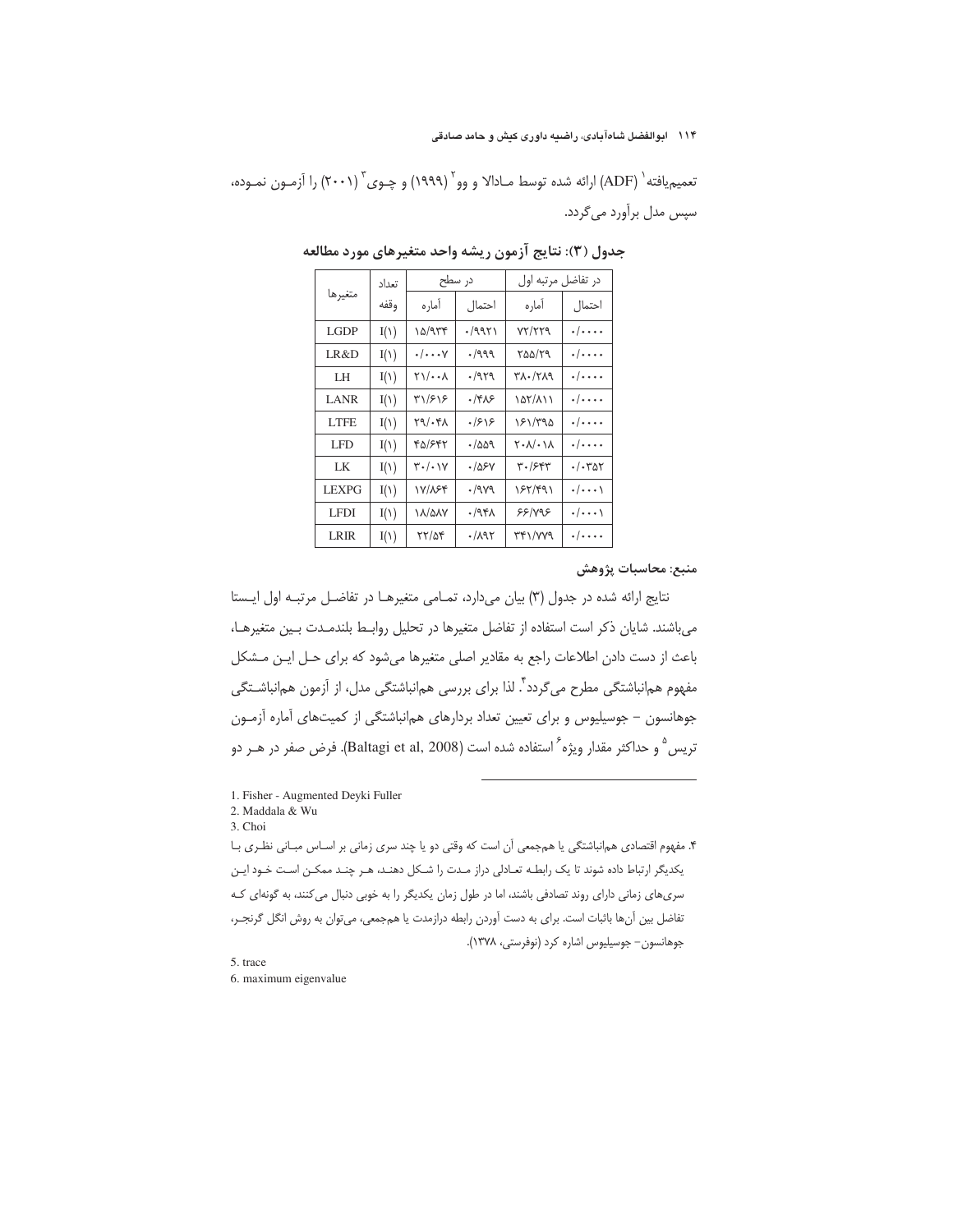آزمون، عدم وجود هم|نباشتگی است. نتایج این آزمون در جدول (۴) نشان میدهد بر مبنای هـر دو آماره، وجود یک بردار همانباشتگی در سطح احتمال ۵ درصد تأییـد شـده اسـت. از ایـن رو، فرض صفر مبنی بر عدم همانباشتگی رد میشود.

| احتمال                       | مقدار بحراني<br>در سطح ۹۵٪                  | متغير                  | احتمال                                                 | مقدار بحرانى<br>در سطح ۹۵٪         | متغير               | فرضيه<br>مقابل | فرضيه<br>صفر | آزمون               |
|------------------------------|---------------------------------------------|------------------------|--------------------------------------------------------|------------------------------------|---------------------|----------------|--------------|---------------------|
| .44.1                        | $1/\lambda$                                 |                        | $\cdot/\cdot r_0$                                      | $\lambda/\lambda/\sqrt{2}$         |                     | $r \geq 1$     | $r = 0$      |                     |
| .919.                        | 18/84                                       |                        | $\cdot$ / $\Lambda$ Ya                                 | $1/\sqrt{1+\gamma}$                |                     | $r \geq 2$     | $r=1$        |                     |
| $\cdot$ /987                 | $\Delta/\Delta$ ۴۵                          |                        | 4/990                                                  | $\Lambda/\eta$                     |                     | $r \geq 3$     | $r=2$        | $\lambda_{trace}$   |
| .7997                        | $Y/YY$ ۵                                    |                        | $\cdot$ / $\vee\uparrow\vartriangle$                   | 58/65                              |                     | $r \geq 4$     | $r = 3$      |                     |
| $\cdot/\cdot$ ۳۲             | $1/\sqrt{1}$                                | LR&D                   | $\cdot/\cdot\cdot$ Y                                   | $1/\sqrt{1+\gamma}$                | LGDP                | $r \geq 1$     | $r = 0$      |                     |
| $\cdot$ /۵۷۸                 | $\sqrt{2}$                                  |                        | $\cdot/\cdot\mathrm{VA}$                               | $1/\sqrt{1+\gamma}$                |                     | $r \geq 2$     | $r=1$        |                     |
| $\cdot$ /170                 | $YY/\tilde{Y}$                              |                        | $\cdot / \lambda \mathrm{V} \Delta$                    | $\mathcal{N}(\mathcal{K})$         |                     | $r \geq 3$     | $r = 2$      | $\lambda_{\rm max}$ |
| $\cdot$ /٣۴۵                 | YY9/2                                       |                        | $-190f$                                                | $\lambda$                          |                     | $r \geq 4$     | $r = 3$      |                     |
| $\cdot/\cdot$ ۴۹             | Y/N                                         |                        | $\cdot/\cdots$                                         | $\Delta \mathcal{F} \mathcal{F}/V$ |                     | $r \geq 1$     | $r = 0$      |                     |
| $\cdot/\cdot \Delta \Lambda$ | 140/9                                       |                        | $\cdot/\cdot$ arr                                      | Y9.49                              |                     | $r \geq 2$     | $r=1$        |                     |
| $\cdot/\cdot\vee$ ۶          | 4.7/5                                       |                        | . / .540                                               | $\frac{5}{2}$                      |                     | $r \geq 3$     | $r = 2$      | $\lambda_{trace}$   |
| .1.50                        | $\lambda$ $\lambda$ $\lambda$ $\lambda$     | H                      | $\cdot$ /957                                           | $\cdots/\gamma$                    |                     | $r \geq 4$     | $r = 3$      |                     |
| $\cdot/\cdot$ $\sqrt{5}$     | $\Delta \cdot /V$                           |                        | .4.1                                                   | $\frac{1}{2}$                      | EED                 | $r \geq 1$     | $r = 0$      |                     |
| $\cdot/\cdot\cdot$           | 140/9                                       |                        | $\lambda\rho\,\boldsymbol{\cdot}\,/\boldsymbol{\cdot}$ | $\lambda\lambda/\Delta$            |                     | $r \geq 2$     | $r=1$        |                     |
| $\cdot$ / $\cdot$ YY         | $\mathbf{y} \cdot \mathbf{y}$               |                        | $\cdot/\cdot \vee \mathfrak{r}$                        | 91/91                              |                     | $r \geq 3$     | $r = 2$      | $\lambda_{\max}$    |
| .44                          | $Y^{\epsilon} \cdot / \tilde{Y}$            |                        | $.  .$ ۶۴                                              | $Y/\sqrt{Y}$                       |                     | $r \geq 4$     | $r = 3$      |                     |
| $\cdot/\cdot\cdot$ ۳         | $\lambda\lambda$ /9٣                        |                        | $\cdot/\cdot$ ۳۲                                       | 10/70                              |                     | $r \geq 1$     | $r = 0$      |                     |
| $\cdot/\cdot\Lambda$ ۴       | $YY\Delta/Y$                                |                        | .1.5v                                                  | $YY\Delta/Y$                       |                     | $r \geq 2$     | $r=1$        |                     |
| . / . 5V                     | $\mathsf{r}\mathsf{r}\mathsf{v}/\mathsf{f}$ | $\lambda_{\text{max}}$ | $\cdot/\cdot\vee$ ۶                                    | 448/4                              | $\overline{\rm LK}$ | $r \geq 3$     | $r = 2$      | $\lambda_{trace}$   |
| $\cdot/\cdot$ yq             | $\lambda \Delta \Delta / 8$                 |                        | .44                                                    | $Y \cdot 1/S$                      |                     | $r \geq 4$     | $r = 3$      |                     |

 $(\lambda_{\max}^+)$ جدول(۴): آزمون ماتریس اثر (  $\lambda_{\mathit{trace}}$  ) و حداکثر مقادیر ویژه

منبع: محاسبات پژوهش

يس از بررسي ايستايي و همانباشتگي متغيرها در طول زمـان، آزمـون F-Lamer، آزمـون هاسمن، خودهمبستگی مقاطع فریدمن، ناهمسانی واریانس و خودهمبستگی سریالی بـه ترتیـب برای بررسی پولینگ <sup>۱</sup> یا پانل بودن دادههای آماری، گزینش بین مدلهای اثرات ثابت و اثــرات تصادفی، پی بردن به وجود ارتباط بین مقاطع مختلف در دادههای تابلویی، وجود یا عـدم وجـود ناهمسانی واریانس و همبستگی یا عـدم همبـستگی اجـزا اخـلال در تـابع رگرسـیونی صـورت -

1. pooling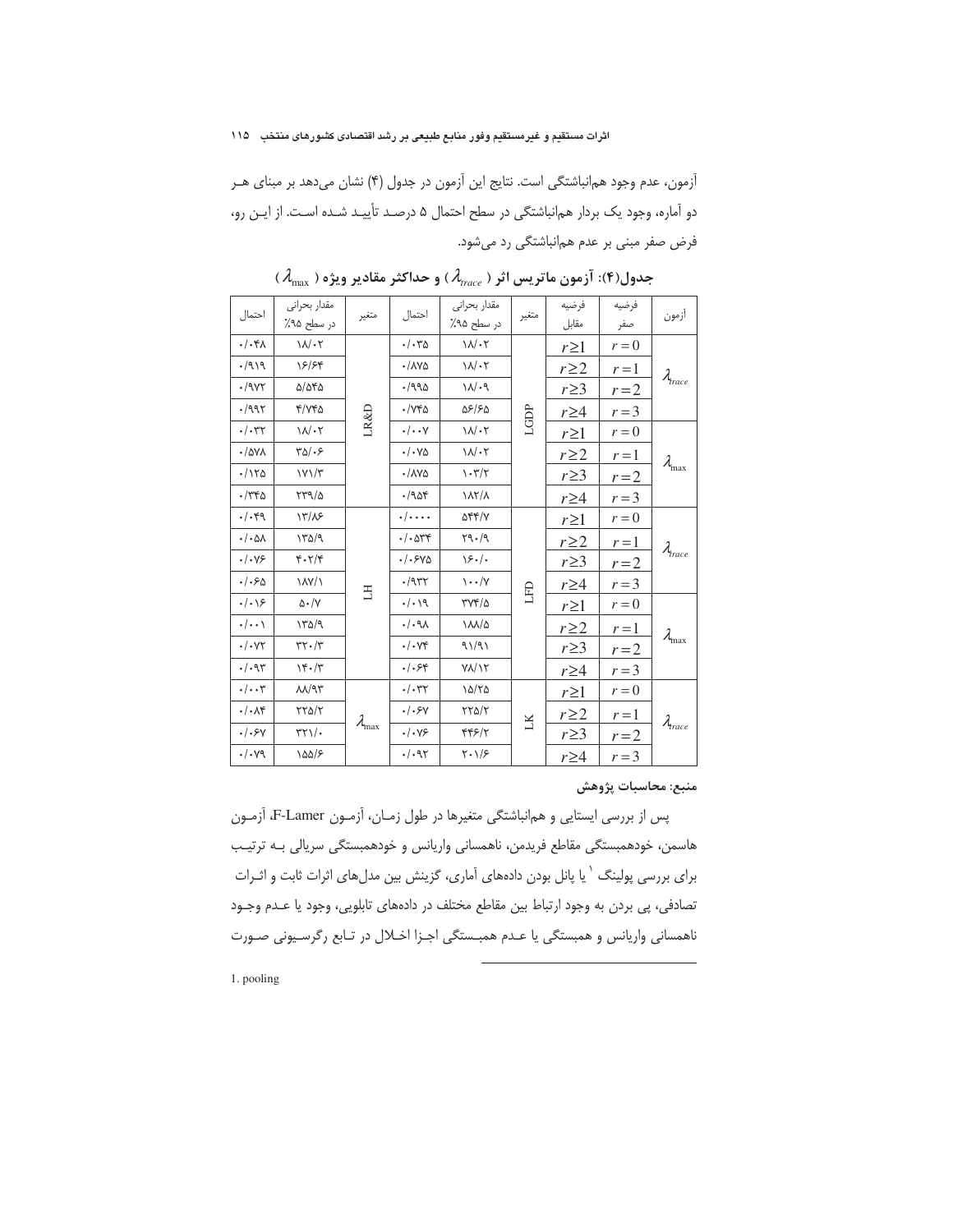#### ۱۱۶ ابوالفضل شاهآبادی، راضیه داوری کیش و حامد صادقی

می گیرد تا مجوز انجام تخمین معادلات همزمان با رهیافت پنل دیتا دریافت گردد، در ادامـه بـه بررسی این آزمونها در قالب جدول (۵) پرداخته می شود:

# جدول(۵): نتایج آزمون معادله تولید ناخالص داخلی سرانه کشورهای منتخب دارای

| معادله | F-Lamer      | ازمون<br>آزمون<br>خودهمبستگى<br>هاسمن<br>مقاطع فريدمن |                       | ناھمسانی<br>واريانس       | خودهمبستگى<br>سريالي |
|--------|--------------|-------------------------------------------------------|-----------------------|---------------------------|----------------------|
|        | ۲۳/۳۶        | <b>TA/1VT</b>                                         | $P\Lambda/P\Lambda$ 9 | 19/9V                     | $\Delta f/\gamma$    |
| LGDP   | (1.1)        | $(\cdot/\cdot\cdot\cdot)$                             | $(1/\tau)\tau)$       | $(\cdot/\cdot\cdot\cdot)$ | (1710)               |
|        | فرضيه يک     | فرضيه يک                                              | فرضيه صفر مبنى        | فرضيه صفر                 | فرضيه صفر مبنى بر    |
| نتيجه  | مبنی بر پانل | مبنی بر اثرات                                         | بر عدم                | مبنی بر همسانی            | عدم خودهمبستگى       |
|        | ديتا پذيرفته | ثابت پذيرفته                                          | خودهمبستگى            | واریانس رد                | سريالي پذيرفته       |
|        | مىشود.       | مىشود.                                                | پذيرفته مي شود.       | مىشود.                    | مىشود.               |

وفور منابع طبيعي

\* شايان ذكر است، اعداد داخل هر سلول جدول، آماره آزمون و اعداد داخل پرانتز مقدار P-valu است. منبع: محاسبات پژوهش

در ادامه با استفاده از نتایج تخمین معادلات همزمان پانل دیتا، به بررسی اثرات مـستقیم و غیرمستقیم وفور منابع طبیعی بر تولید ناخالص داخلی سرانه کـشورهای متتخـب غنـی از منـابع طبیعی پرداخته می شود:

#### ۰-۲- معادله رشد اقتصادی

نتايج جدول (۶) نشان مى دهد، تأثير متغيرهاى انباشت هزينـه تحقيـق و توسـعه داخلـى، سرمايه انساني، وفور منابع طبيعي، آزادي اقتصادي، توسعه مالي و انباشت سـرمايه فيزيكـي بـر رشد اقتصادی کشورهای دارای منابع طبیعی مثبت و معنادار است. در کنار افزایش سرمایهگذاری در تجهیزات، ابزارها، ماشین آلات و دیگر وسایل تولیدی، بسط سرمایه گذاری انسانی از ابزارهایی است که تولید را تسهیل مینماید، به تعبیری حضور تجهیزات تولیـدی بـا تقویـت مهـارتهـا و توانائی هایی نیروی کار منجر به رشد مستمر و باثبات می گردد. حال اگر هزینه تحقیق و توسعه در داخل نیز افزایش یابد علاوه بر آن بسترهای نوآوری و افزایش فنآوری در کشورها مهیا شده و زمینه برای افزایش ظرفیت تولیدی فراهم میشود. همچنین کشورهایی با نظام قانونی کارآمد و امنیت حقوق مالکیت، دسترسی به پول سالم، آزادی تجاری و تنظیم مناسب قـوانین بـازار اعتباری، بازار نیروی کار و ضوابط کسب وکار با حجم پایینی از فعالیتهای دولت و بـا بخش مالی توسعه یافته سبب افزایش انگیزه سرمایهگذاری در بخشهای تولیدی و در نهایت رشد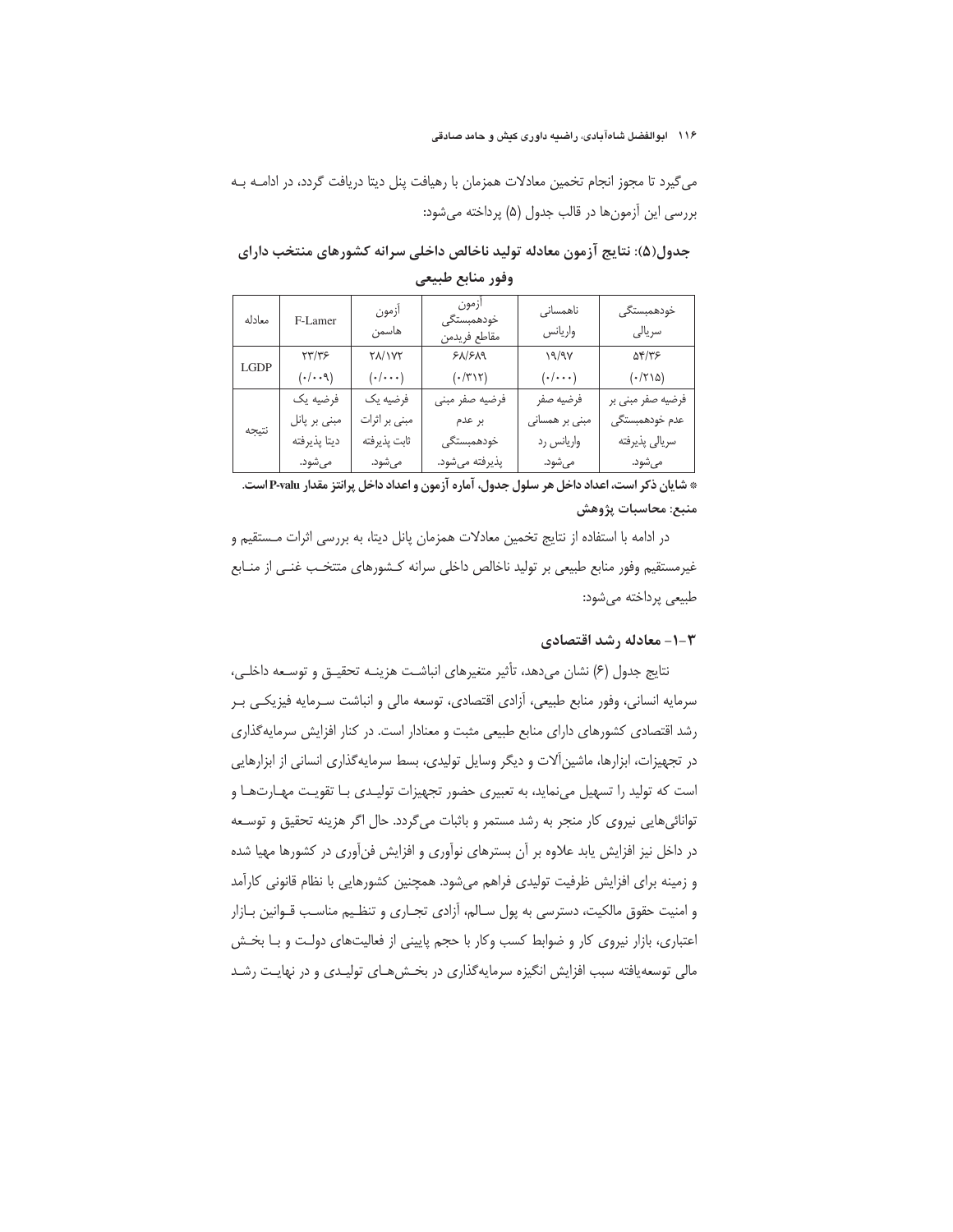اقتصادی مستمر و باثبات میشود. حضور وفور منابع طبیعی نیز با تأثیر مستقیم بر رشد اقتصادی و همچنین با فراهم نمودن شرایط برای بسط بازار سایر عوامل تولید از کانال غیرمستقیم نیز بـر رشد ظرفیت تولیدی کشورهای غنی از منابع طبیعی تأثیر میگذارد. لاکاتا و همکاران (۲۰۱۵)، هان و شن (۲۰۱۵)، لاکاتا و همکاران (۲۰۱۵)، میدکسا (۲۰۱۳) و گلیفاسـون (۲۰۰۸) نیــز طــی مطالعاتی، نتایج این پژوهش را متذکر می شوند.

# ٣-٢- معادله انباشت هزينه تحقيق و توسعه داخلي

نتايج جدول (۶) اذعان مىدارد، تأثير وفور منابع طبيعى بر انباشت هزينه تحقيق و توسـعه داخلی مثبت و معنادار است، در حقیقت مدیریت صحیح و علمی دولتها در استفاده از این منابع در جهت هماهنگی سیاستهای سمت تقاضا با سیاستهای علمی – آموزشی و پژوهشی است كه باعث ايجاد تعادل در بازار مؤلفههاى دانش،حور از جمله انباشت هزينـه تحقيــق و توسـعه داخلی و تخصیص مناسب درآمدهای ناشی از صادرات منابع طبیعی شده اسـت و در ایـن میـان استفاده كارا از منابع طبیعی منجر به افزایش انباشت هزینه تحقیــق و توســعه داخلــی در جهــت نوآوری و فن آوری شده و از کانال غیرمستقیم، تأثیر مثبت بر رشد اقتصادی گذاشته است.

همچنین نتایج جدول (۶) بیانگر تأثیر مثبت و معنادار سرمایه انسانی، تولید ناخالص داخلی سرانه، آزادی اقتصادی، توسعه مالی و انباشت سرمایه مستقیم خارجی بر انباشت هزینه تحقیق و توسعه داخلی است؛ چرا که در کشورهای با وفور منـابع طبیعـی، حـضور کارمنـدان، دانـشمندان مجرب و مهندسان با تحصیلات بالا از عوامل بسیار مهم بـرای انجـام فعالیـتهـای تحقیـق و توسعه داخلي است (Jaumotte & Pain, 2005); (Romer, 1987). توليـد ناخـالص داخلـي سرانه و توسعه بخش مالی نیز به عنوان ظرفیتهای یک کشور در جهت فعالیتهای تحقیقـاتی با افزایش انباشت سرمایهگذاری مستقیم خارجی توجه دولتمردان را برای فعالیتهای تحقیــق و توسعه داخلی در جهت استفاده از دانشمندان مجرب کشور فراهم می نماید. همچنین خاطر نشان می شود، انتشار فن آوری جدید در سراسر دنیا به چندین شکل است که سرمایه مستقیم خارجی به عنوان مهمترین کانالهای انتقال فنآوری خارجی مورد توجه قرار گرفته است، زیـرا هـر یـک می توانند نقش مشابهی در افزایش بهرهوری و بالابردن رشد تحقیق و توسعه داخلی بازی کننـد (Vogel, 2010). همچنین درجه بالایی از آزادی اقتصادی در کشورهای با وفور منـابع طبیعـی بسترهای مناسب برای بسط بازار عوامل جدیـد تولیـد را بـرای بکـارگیری نیـروی کـار مـاهر و متخصص در راسـتای افـزايش ظرفيـت توليـدی فـراهم مـی[ورد. وانـگ (٢٠١٠)، بلـدربوس و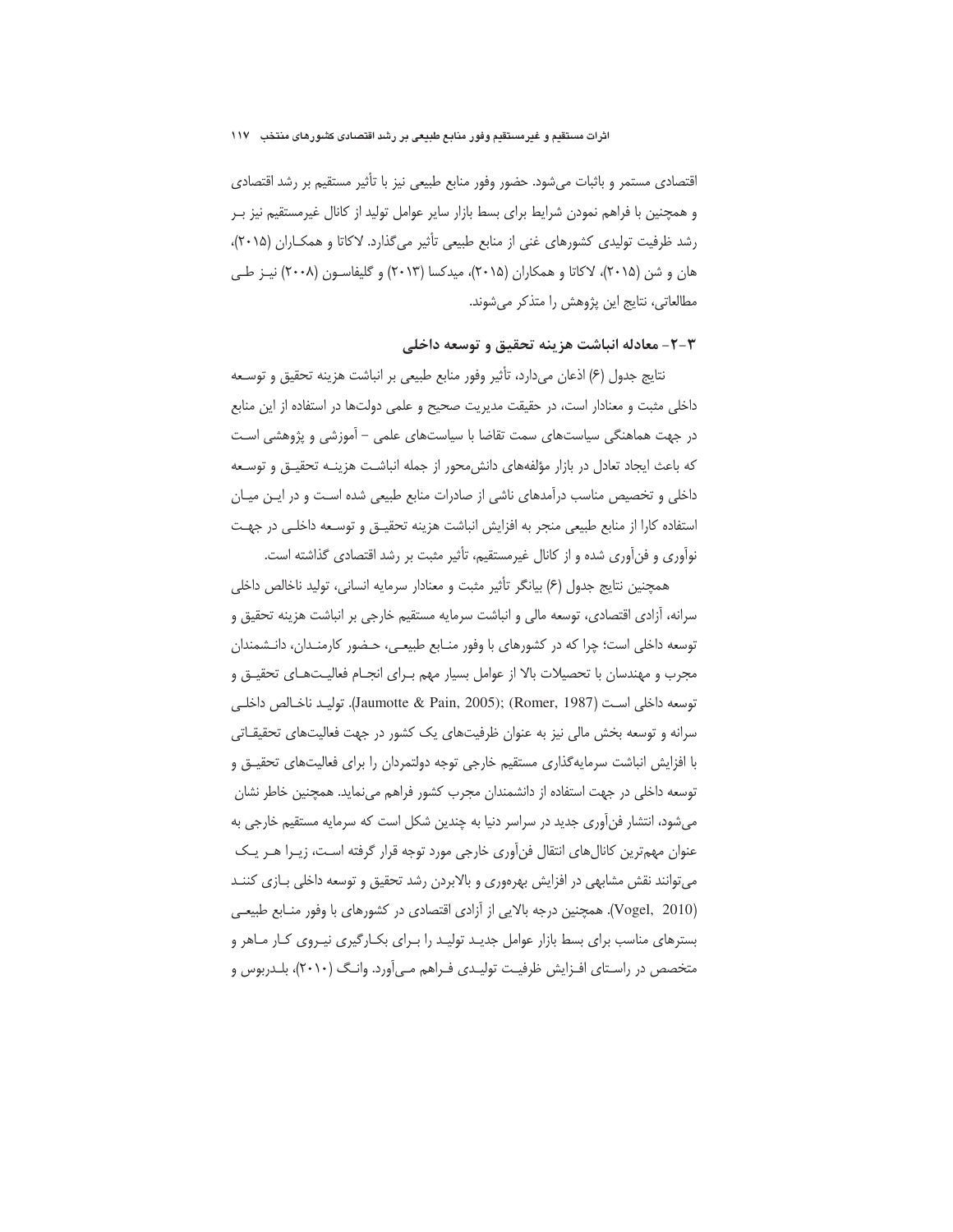همکاران (۲۰۰۹)، جاموت و پاین (۲۰۰۵) و لیچتنبرگ (۱۹۹۸) نیز در مطالعاتی ایـن متغیرهـا را مورد بررسی قرار داده و نتایج این پژوهش را اذعان میدارند.

#### ۳-۳- معادله سرمایه انسانی

نتايج جدول (۶) حاكي از آن است، وفور منابع طبيعي تـأثير مثبت و معنـادار بـر سـرمايه انسانی دارد و وجود منابع طبیعی فراوان و استفاده صحیح و علمی از آن در کـشورها منجــر بــه اتخاذ سیاستهای هماهنگ در عرضه و تقاضای سرمایه انسانی از سـوی دولـت شـده و اثـرات مثبت بر بازار سرمايه انساني ميگذارد (Gylfason, 2008)، به تعبيري ديگر استفاده كارا از وفور منابع طبیعی است که از کانال غیرمستقیم می تواند سرمایه انسانی را در جهت رشـد اقتـصادی تحت تأثير قرار دهد.

همچنین تخصیص بخشی از درآمدهای ارزی حاصل از منـابع طبیعـی در جهـت توسـعه خدمات واسطههای مالی منجر به گرایش منابع مالی بـه سـمت سـرمایهگـذاری، افـزایش ورود سرمایه خارجی و انباشت سرمایه انسانی و ایجاد بهرهوری در تخصیص منابع می گردد و زمینه را برای افرایش سرمایهگذاری در بخش سرمایه انسانی فراهم می نماید. نتایج تخمـین جـدول (۶) نيـز مطـابق بـا مطالعـات بلانچـارد و اولنـى (٢٠١۴)، واسـيليوا (٢٠١١) و اسـتيجنس (٢٠٠١)، رابطه مثبت بین توسعه مالی و سرمایه انسانی را نشان میدهد. نتایج جدول (۶) نیز تأثیر انباشت سرمایه مستقیم خارجی بر سرمایه انسانی را مثبت و معنادار بیان داشته و سرمایهگذاری مستقیم خارجی با حضور خود در کشور میزبان انگیزه سرمایهگذاری در آمـوزش را بـرای مـردم و دولـت فراهم می کنند، مردم برای دستیابی به فرصتهای بهتر شغلی که توسط سرمایه گذاران خـارجی فراهم شده است، به سطح تحصیلات بالاتر تشویق میشوند و دولت نیـز بـرای نفـع بـردن از سرریزهای احتمالی سرمایهگذاری مستقیم خارجی از تشکیل سرمایه انـسانی حمایـت مـیکنـد. همچنین مطابق با نتایج این پژوهش تأثیر تولید ناخالص داخلی سرانه و سهم هزینههای دولت در مخارج آموزشی و پژوهشی بر سرمایه انسانی مثبت و معنادار است. زیرا دولت نقش بسیار مهمی در گسترش بنیه علمی در اقتصاد دارد. در شرایطی که بخش خـصوصی انگیـزه چنـدانی جهت سرمایهگذاری در آموزش به خصوص آموزش قبل از دانشگاه ندارد، نقش دولت در تـأمین هزینههای آموزشی پررنگتر میشود و از این طریق تأثیر مهمی در تشکیل سرمایه انـسانی دارد. همچنین آزادی اقتصادی با بهبود نظام قانونی کارآمد و حقوق مالکیت و تنظیم مناسب قــوانین بازار اعتباری، بازار نیروی کار و ضوابط فضای کسب وکار تـأثیر مثبـت و معنـادار بـر سـرمایه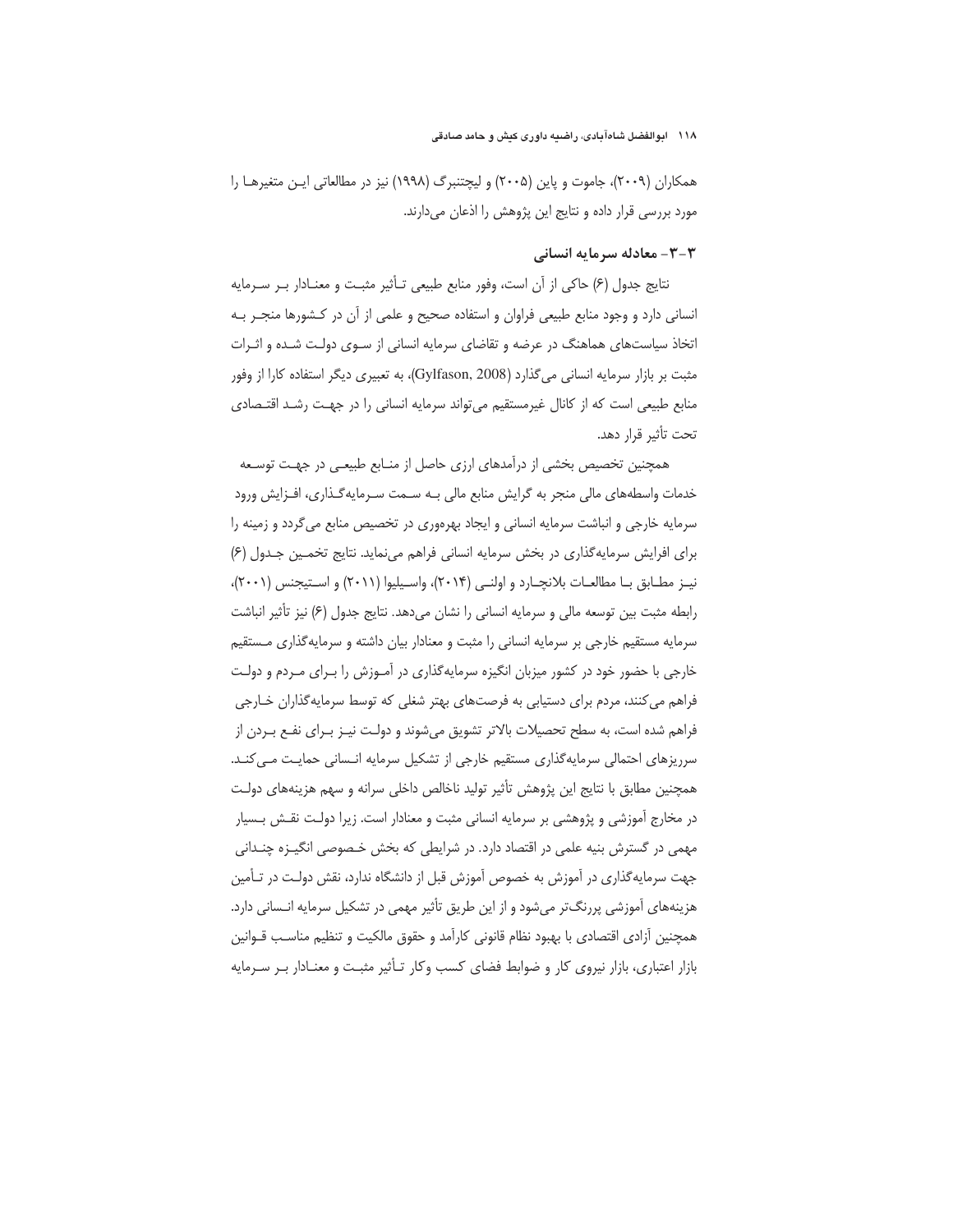انسانی دارد، چرا که با بهبود شاخص های آزادی اقتصادی بستر مناسب برای توجه بـه گـسترش بازار سرمایهانسانی، از کانال بهبود پرورش مهارتها، کارآفرینی، نوآوری و آماده شدن افراد برای مواجهه با مسائل و نیازهای جامعه فراهم میشود، همچنین شایان ذکر است اسـتفن و اورنتلــ ٬ (۲۰۱۴) نیز در مطالعاتی نتایج این پژوهش را اذعان میدارد.

## ۴-۳- معادله توسعه مالی

نتايج تخمين جدول (۶) نشان مي دهد، متغيرهاي وفور منــابع طبيعــي، نــرخ ســود بــانكي واقعی، تولید ناخالص داخلی سرانه، آزادی اقتصادی تأثیر مثبت و معنادار بر توسعه بخش مـالی دارند. وفور منابع طبیعی و استفاده صحیح از آن منجر بـه توسـعه بخـش مـالی شـده و رغبـت پسانداز و سرمایهگذاری در جهت بخـش تولیـدی را افـزایش داده و در نتیجـه موجـب رشـد اقتصادی مستمر و باثبات می گردد. از سوی دیگر، در صورت مدیریت صحیح منابع طبیعی و منابع مالی، ثروتهای تجدیدناپذیر به ثروتهای تجدیدپذیر تبدیلشده و این امر منجـر به افزايش قدرت رقابت پذيري داخلي و بين المللي و در نهايت گـسترش بازارهـاي مـالي می گردد (گیلفاسون و همکاران، ۱۹۹۹). همچنین، نرخ سود بـانکی واقعــی یکــی از ابزارهـای یولی است، نقش مهمی در فعالیتهای اقتصادی و توسعه بخش مالی دارد، افـزایش نـرخ سـود بانکی واقعی با تأثیر بر رشد پس|نـداز و عرضـه منــابع مــالی موجـب کانــالیزه شــدن وجــوه در بازارهای مالی و کارآمدی آنها می شود (Giovannini, 1985). همچنین بهبود شـاخص آزادی اقتصادی در جوامع نقش تعیین کنندهای در سپردهگذاری اشخاص حقیقی و حقوقی در بانکها و مؤسسات اعتباری غیربانکی دارد. به بیان دیگر کشورهایی غنی از منابع طبیعی با نظـام قــانونی کارآمد و امنیت حقوق مالکیت، دسترسی به پول سالم، آزادی تجاری و تنظـیم مناسـب قــوانین بازار اعتباری، بازار نیروی کار و ضوابط فضای کسب وکار با حجم پایینی از فعالیتهای دولت بستر مناسب را برای انگیزه سپردهگذاری در بخش بانکی و در پس آن منبع مناسب برای تأمین وجوه سرمایهگذاریهای بخش غیردولتی در جهت توسعه بخش مـالی فـراهم مـی[ورنـد، زیـرا با بهبود شـاخص آزادي اقتـصادي زمينــه بـراي افـزايش سـرمايهگـذاري و در نهايـت افـزايش سپردهگذاری در بخش بانکی فراهم میشود. بالتــاجی و همکــاران (۲۰۰۸) و لاو و دمتربــادس ٔ (۲۰۰۴)، مــک کینــون (۱۹۷۳) و شــاو (۱۹۷۳) نیــز طــی مطالعــاتی، نتــایج ایــن پــژوهش را

1. Stephen & Oluranti

<sup>2.</sup> Law & Demetriades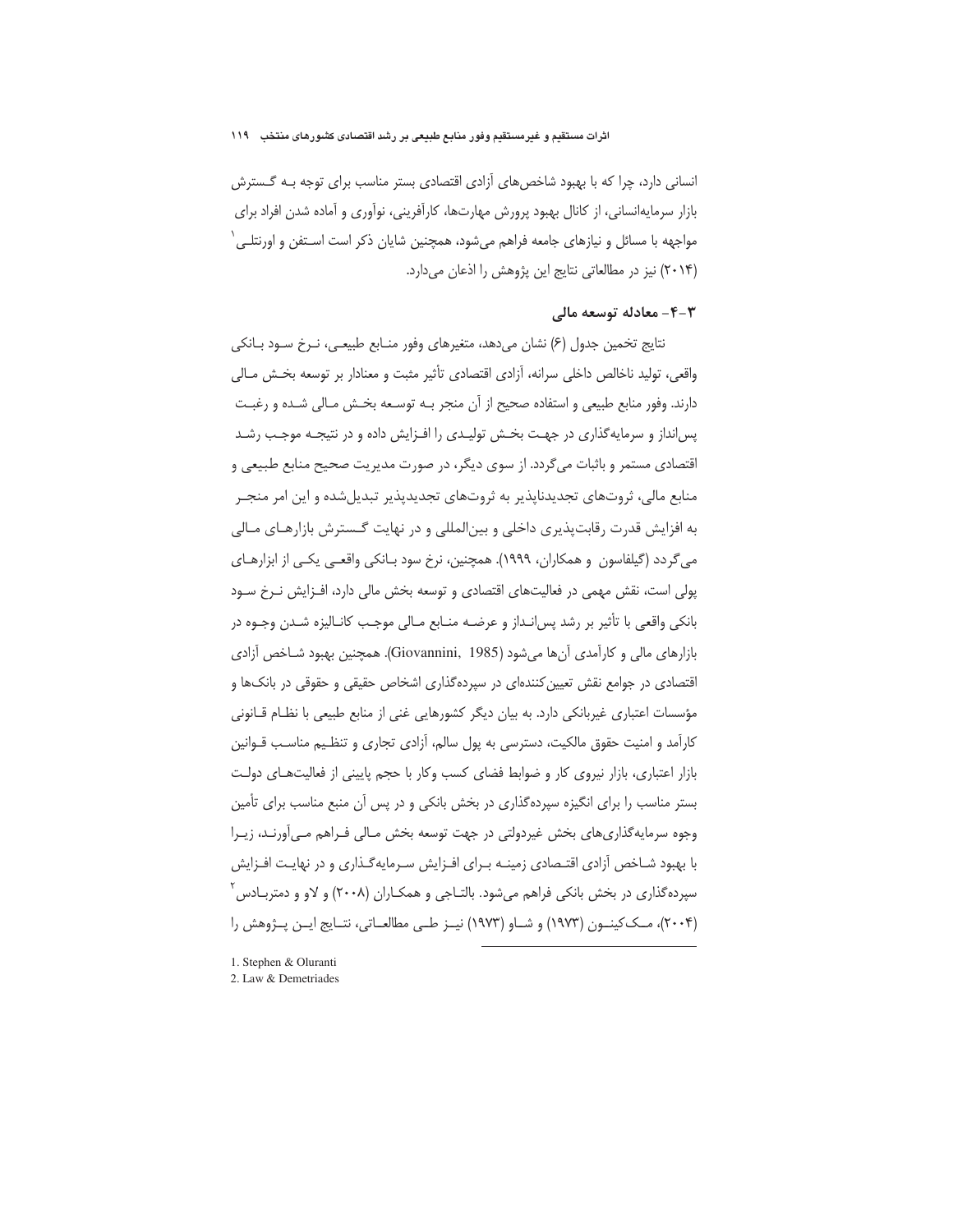#### ۱۲۰ ابوالفضل شاهآبادی، راضیه داوری کیش و حامد صادقی

متذكر مى شوند، همچنين نتـايج جـدول تـأثير مثبـت و معنـادار توليـد ناخـالص داخلـى سـرانه بر توسعه مالی را اذعان داشته، بـارو و سـالائیمـارتین (۱۹۹۵) نیـز در مطالعـاتی نتـایج ایـن پژوهش را بيان ميدارد.

# ۳-۵- معادله انیاشت سرمایه فیزیکی

نتايج جدول (۶) بيانگر تأثير مثبت و معنادار متغير وفور منابع طبيعي بر انباشت سـرمايه فیزیکی است. با حضور منابع طبیعی فراوان در کشورها اگر مدیریتی علمی و مناسب بـر ایـن منابع وجود داشته باشد، موجب بهبود کمی و کیفی سرمایه فیزیکی می گردد، همچنـین بایـد خاطرنشان ساخت تحولات فنی درونزا نشأت گرفته از تحولات تحقیـق و توسـعه داخلـی در سرمایه فیزیکی متبلور و بسترهای رشد اقتصادی مستمر و باثبات را فـراهم مـیiمایـد، حـال اگر کشورهای غنی از وفور منابع طبیعی قادر به هدایت منابع مـالی حاصـل از فـروش منـابع طبیعی در فعالیتهای تحقیق و توسعه داخلی باشند، زمینههای بـسط سـرمایه فیزیکـی را در جهت افزایش ظرفیتهای تولید فراهم میiمایند، به تعبیری دیگر افـزایش انباشـت سـرمایه فیزیکی همراستا با وفور منابع طبیعی گام برداشته و زمینه را برای رشد اقتـصادی از کانـال غيرمستقيم فراهم ميأورد.

همچنین ضریب تخمینی متغیرهای تولید ناخالص داخلی سرانه و توسـعه مـالی در معادلـه انباشت سرمايه فيزيكي مثبت و معنادار است، چرا كه با افزايش توليد ناخـالص داخلـي سـرانه و توسعه بازار مالی شاهد افزایش تشکیل سرمایه فیزیکی خواهیم بود. همچنین آزادی اقتصادی با ایجاد فضای مناسب برای دسترسی به پول سـالم، بهبـود کیفیـت مقـررات و قـوانین و حقـوق مالکیت تأثیر بر داراییهای ثابت گذاشته و منجر بـه افـزایش حجـم انباشـت سـرمایه فیزیکـی میگردد. نرخ سود بانکی واقعی نیز تأثیر منفی و معناداری بر انباشت سرمایه فیزیکی دارد، چـرا که با افزایش نرخ سود بانکی واقعی، تقاضای فعالین اقتصادی برای سرمایه گذاری فیزیکی بـه دلیل افزایش هزینه، انباشت سرمایه فیزیکی کاهش می یابد و انگیزه فعـالین اقتـصادی را بـرای مجهز شدن به تجهیزات و ماشینآلات به روزتر کاهش میدهد. لذا افـزایش نـرخ سـود بـانکی واقعی منجر به کاهش انباشت سرمایه فیزیکی میگردد. همچنین با مروری بـر نتـایج مطالعـات بلانکو جرینر (۲۰۱۲)، تورنر و همکاران (۲۰۱۱)، وینستون و لیویس (۱۹۹۷) و توستلیب (۱۹۵۷) می توان دریافت این مطالعات نیز نتایج به دست آمده، را بیان داشتهاند.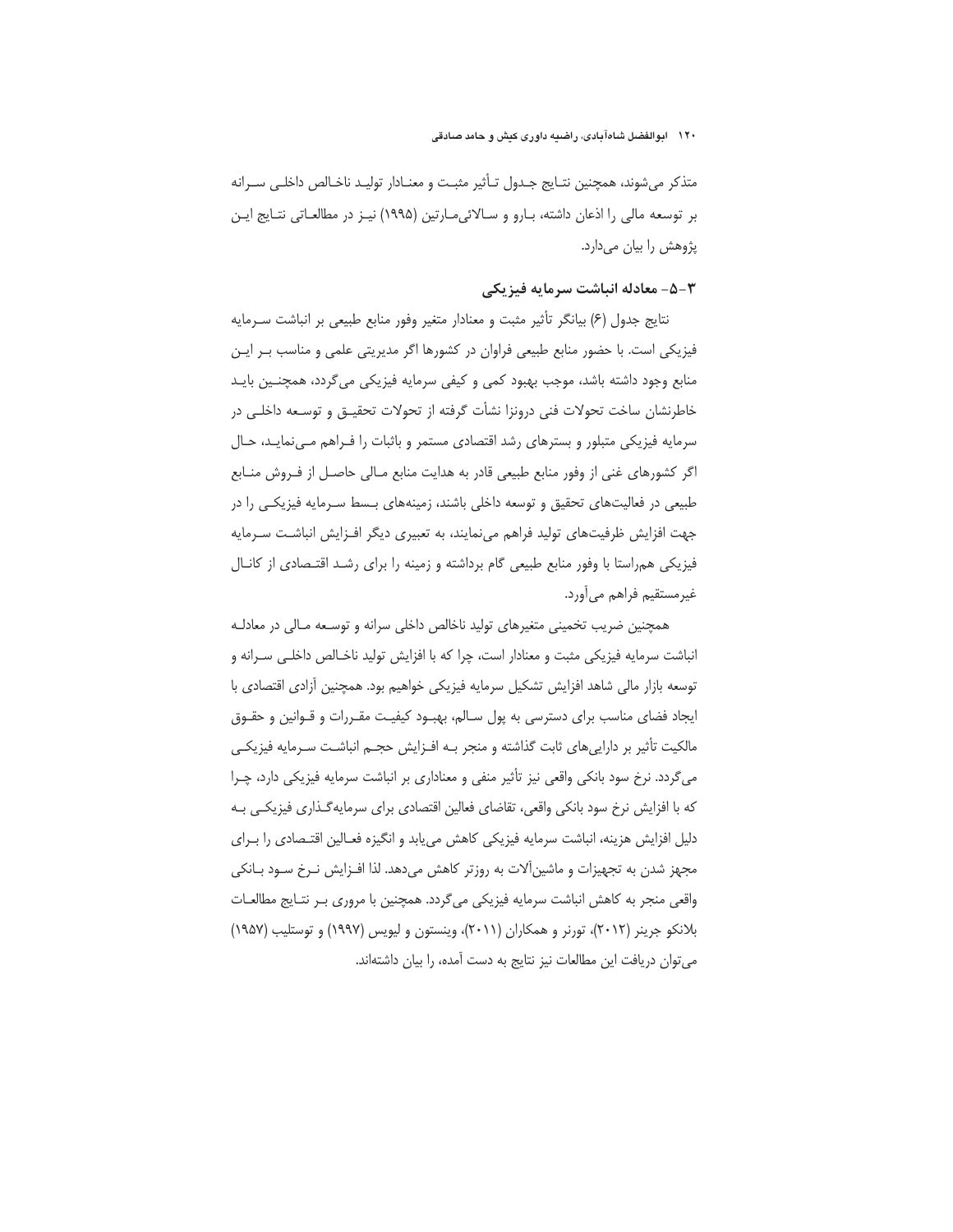|                                      |  |  | جدول(۶): نتایج بر آورد معادله تولید ناخالص داخلی سرانه |
|--------------------------------------|--|--|--------------------------------------------------------|
| کشورهای منتخب دارای وفور منابع طبیعی |  |  |                                                        |

| متغيير             | <b>LGDP</b>                                      | LR&D                                         | LH                                        | <b>LFD</b>                    | LK                                       |  |
|--------------------|--------------------------------------------------|----------------------------------------------|-------------------------------------------|-------------------------------|------------------------------------------|--|
| $\mathcal{C}$      | $\Upsilon \Upsilon / \Upsilon$                   | ٣۵/۵٣٣                                       | 1/٢۶٨                                     | 1/99                          | 78/75                                    |  |
|                    | $(\cdot/\cdots)$                                 | $(\cdot/\cdot\cdot\cdot\cdot)$               | $(\cdot/\cdot\cdot\Delta V)$              | $(\cdot/\cdot\mathbf{y})$     | $(\cdot/\cdots)$                         |  |
| <b>LANR</b>        | . / . 117                                        | $\cdot/\cdot\cdot\tau\Delta$                 | $\cdot/\cdot$ $\cdot$ $\circ$             | $\cdot/\cdot\setminus\cdot$ ۶ | $\cdot/\cdot\cdot$                       |  |
|                    | $(\cdot/\cdot\cdot)$                             | $(\cdot/\cdot\cdot\mathbb{Y}^e)$             | $(\cdot/\cdot\setminus\setminus\Upsilon)$ | $(\cdot/\cdot\cdot\Delta)$    | $(\cdot/\cdot\cdot\wedge\mathfrak{r})$   |  |
| <b>LTFE</b>        | . / .909                                         | $\cdot/\cdot\Delta5$                         | $\cdot/\cdot$ ۴۹                          | $\cdot$ /۴۷                   | $\cdot/\cdot \setminus \Delta$           |  |
|                    | $($ ./. $\forall$                                | $($ - $/$ - $\uparrow$ $\uparrow$ $\uparrow$ | $(\cdot/\cdot\cdot\mathsf{Y})$            | $(\cdot/\cdot\cdot\lambda)$   | $($ ./ $\cdot$ $\land$ $\land$           |  |
|                    |                                                  | .1750                                        | . / .5V                                   | $\cdot$ /٢٣٨                  | $\cdot$ /٣٧۵                             |  |
| <b>LGDP</b>        |                                                  | $(\cdot/\cdot \text{var})$                   | $(\cdot/\cdot\cdot\wedge\tau)$            | $(\cdot/\cdot\cdot)$          | $(\cdot/\cdot\cdot\cdot\cdot)$           |  |
|                    | $\cdot/\cdot$ $\uparrow\uparrow\uparrow\uparrow$ | . / . 199                                    | $\cdot/\cdot\cdot$ \ \ \ \                |                               | $\cdot/\cdot$ \ $\uparrow\uparrow$       |  |
| <b>LFD</b>         | $($ ./ $\cdot$ ۳۵۵)                              | $(\cdot/\cdot\tau\lambda)$                   | $(\cdot/\cdot \mathfrak{r} \mathfrak{q})$ |                               | $(\cdot/\cdot\cdot\mathsf{r}\mathsf{v})$ |  |
| LH                 | $\cdot/\cdot\setminus\cdot\wedge$                | $\cdot/\cdot$ ۳ $\cdot$ ۴                    |                                           |                               |                                          |  |
|                    | $(\cdot/\cdot\cdot\Delta)$                       | $(\cdot/\cdot$ ۴۴۲)                          |                                           |                               |                                          |  |
| LK                 | $\cdot$ / $5\lambda$                             |                                              |                                           |                               |                                          |  |
|                    | $(\cdot/\cdot\cdot\cdot\cdot)$                   |                                              |                                           |                               |                                          |  |
| <b>LRIR</b>        |                                                  |                                              |                                           | $\cdot/\cdot\Delta f$         | $-\cdot/\cdot\cdot\vee$ 9                |  |
|                    |                                                  | $\overline{\phantom{0}}$                     |                                           | $( - / - 700)$                | $(\cdot/\cdot\cdot\vee)$                 |  |
| <b>LFDI</b>        |                                                  | $\cdot/\cdot$ \۳ $\Lambda$                   | $\cdot/\cdot\cdot$ Y                      |                               |                                          |  |
|                    |                                                  | (1.79)                                       | (1.1)                                     |                               |                                          |  |
| LR&D               | $\cdot/\cdot\tau$ al                             |                                              |                                           |                               |                                          |  |
|                    | $(\cdot/\cdot\cdot\cdot\cdot)$                   |                                              |                                           | $\overline{\phantom{0}}$      |                                          |  |
| <b>LEXPG</b>       |                                                  |                                              | $\cdot/\cdot$ \YY                         |                               |                                          |  |
|                    |                                                  |                                              | $($ ./. $\forall$ ۳۳)                     |                               |                                          |  |
| Durbin-Watson stat | $Y/\cdot YY$                                     | $\gamma/\sqrt{2}$                            | $Y/\cdot \Lambda Y$                       | 1/977                         | 7/719                                    |  |
| <b>RMSE</b>        | .7.7.9                                           | $\cdot/\cdot$ $\uparrow\uparrow$             | $\cdot/\cdot$ ۳۶                          | .1.79                         | $\cdot/\cdot$ ۴۳                         |  |
| $R^2_{CN}$         | $\cdot$ /9 $\vee$                                | .195                                         | $\cdot$ /95                               | $\cdot$ /9 $\gamma$           | 4/9A                                     |  |

\* اعداد داخل پرانتز مقدار p-valu را نشان میدهد.

\*\* منبع: محاسبات پژوهش

# ۴- محاسبه اثرات مستقيم و غيرمستقيم وفور منابع طبيعي بر رشد اقتصادي

از آنجا که وفور منابع طبیعی نقش تعیین کنندهٔ بر رشد اقتصادی کشورهای سرشار از منابع طبیعی دارد، در این بخش از پژوهش به بررسی تـأثیر مـستقیم وفـور منـابع طبیعـی و اثـرات غيرمستقيم وفور منابع طبيعي از كانال انباشت تحقيق و توسعه داخلي، سـرمايه انـساني، توسـعه مالی و انباشت سرمایه فیزیکی بر رشد اقتصادی پرداختـه مـیشـود، در ایـن پـژوهش ضـرایب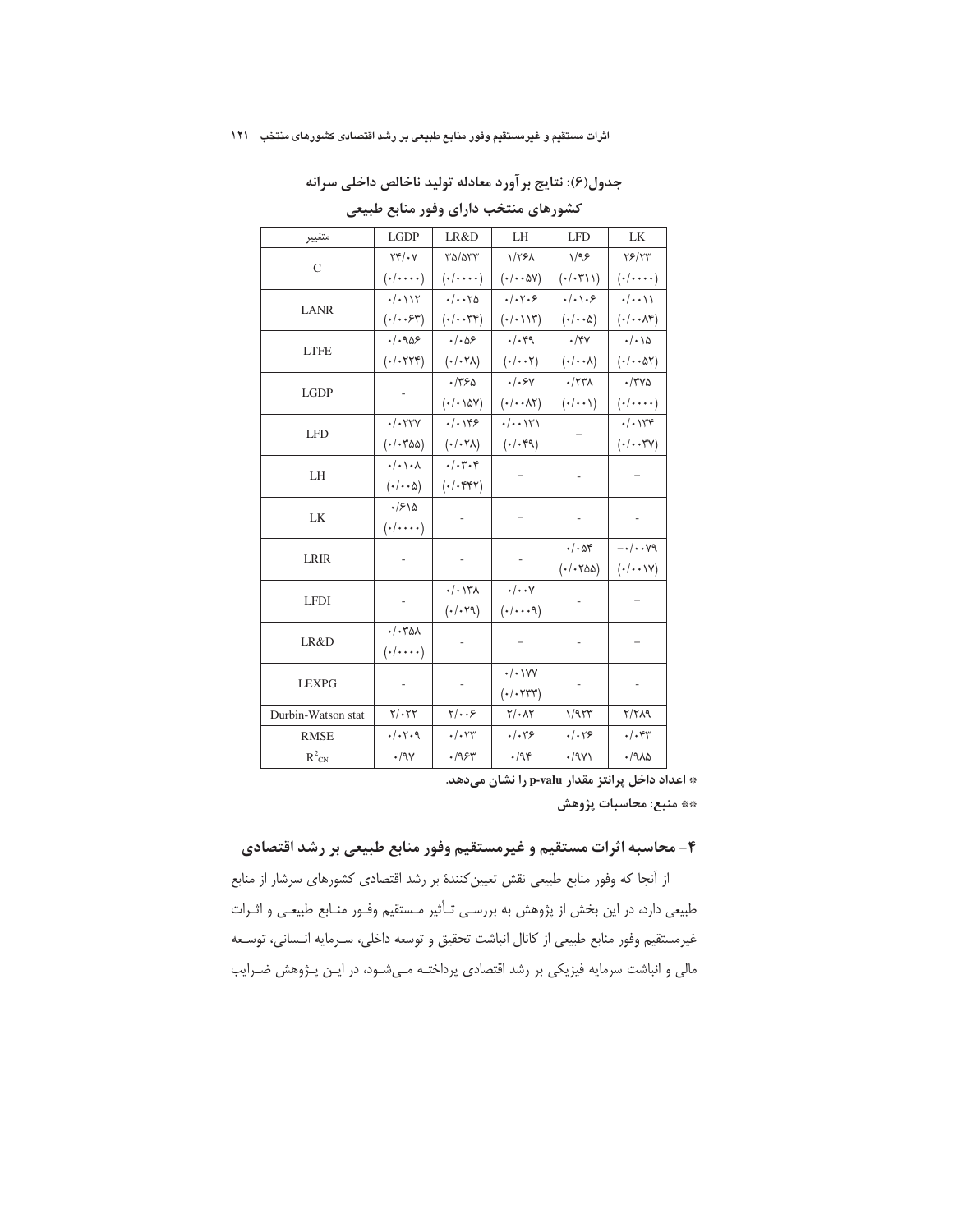معادلات همزمان به دلیل لگاریتمی بودن آن ها، بیانگر کشش و یا حساسیت متغیرهاست، لـذا حساسیت وفور منابع طبیعی نسبت به رشد اقتصادی را می توان از طریــق محاسـبه وفـور منـابع طبیعی نسبت به هر یک از کانالها سنجید. نتایج حساسیت رشد اقتصادی به وفور منابع طبیعی در جدول (۷) آمده است. با توجه به حساسیتها محاسبه شده از کانال مـستقیم و غیرمـستقیم`، اثر کل وفور منابع طبیعی بر رشد اقتصادی مثبت است. به تعبیری دیگر می توان بیان داشت اثـر وفور منابع طبیعی بر رشد اقتصادی کشورهای منتخب با وفور منابع طبیعی مثبت است.

| $a_1 = \mathcal{E}_{GDP, ANR}$  | . / . 17                                                                                                                  |
|---------------------------------|---------------------------------------------------------------------------------------------------------------------------|
| $a_2 = \mathcal{E}_{GDP, R\&D}$ | $.784 \times .760 = .7840$                                                                                                |
| $a_3 = \mathcal{E}_{GDP, H}$    | $\cdot$ / $\cdot$ r $\cdot$ $\geq$ $\times$ $\cdot$ / $\cdot$ $\cdot$ $\wedge$ $=$ $\cdot$ / $\cdot$ $\cdot$ rrr $\wedge$ |
| $a_4 = \mathcal{E}_{GDP, FD}$   | $\cdot$ / $\cdot$ $\cdot$ $\cdot$ $\times$ $\cdot$ /۲۳۷ = $\cdot$ / $\cdot$ $\cdot$ ۲۵۱۲۲                                 |
| $a_5 = \mathcal{E}_{GDP, K}$    | $(1.1) \times 1.510 = 1.1.5488$                                                                                           |
| اثر کا ,                        | . / . YYYYY                                                                                                               |

جدول(٧): محاسبه اثرات مستقيم و غيرمستقيم وفور منابع طبيعي بر تولید ناخالص داخلی سرانه

منبع: محاسبات پژوهش

لذا محاسبات اثرات مستقيم و غيرمستقيم حساسيتهاى توليد ناخالص داخلى سرانه نسبت به وفور منابع طبیعی که در جدول (٧) اذعان شده است به طرق ذیل محاسبه می شود که رابطه (١١) بيانكر تأثير مستقيم وفور منابع طبيعي بر رشد اقتصادي است:

$$
a_1 = \mathcal{E}_{GDP, ANR}
$$
  

$$
a_1 = \frac{\Delta GDP}{\Delta ANR} * \frac{ANR}{GDP} \Rightarrow \frac{\Delta GDP}{\Delta ANR} \Big|_{GDP} = \alpha_1 * \frac{GDP}{ANR}
$$
 (11)

روابط (١٢) تا (١۵) نيز تأثير وفور منابع طبيعـي بـر رشـد اقتـصادي از كانـال غيرمـستقيم انباشت هزينه تحقيق و توسعه داخلي، سرمايه انساني، توسعه مالي و انباشت سرمايه فيزيكي بر رشد اقتصادی را نشان میدهد، اثر غیرمستقیم وفور منابع طبیعی بر تولید ناخالص داخلی سـرانه از كانال انباشت هزينه تحقيق و توسعه به صورت ذيل است:

$$
a_2 = \mathcal{E}_{GDP, R\&D} * \mathcal{E}_{R\&D, ANR}
$$

١. نحـوه محاسـبه اثـرات مـستقيم و غيرمـستقيم و اثـر كـل از كانـال حـساسيتهـا، بـر اسـاس شـاه آبـادى و پوران (۱۳۸۹) است.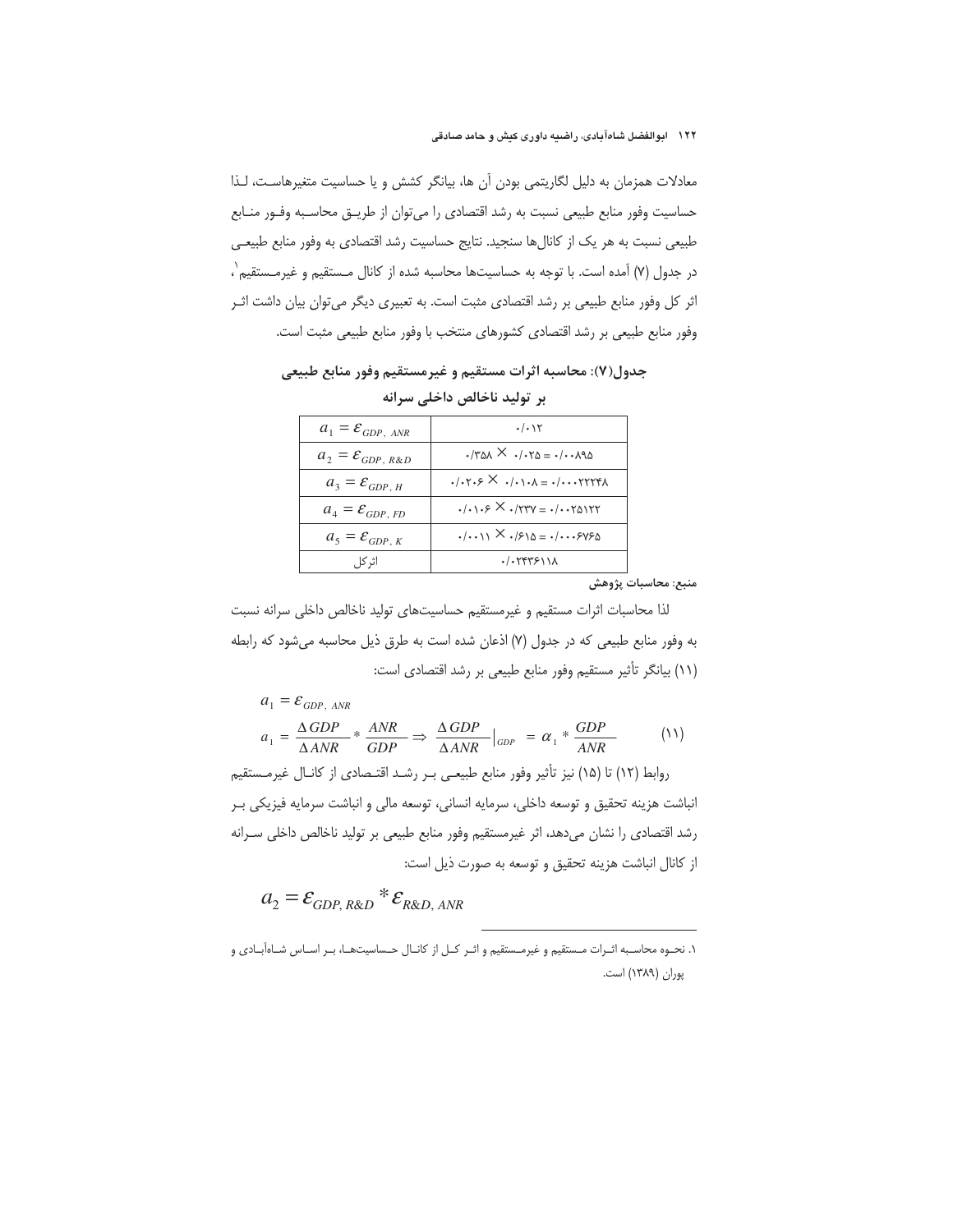اثرات مستقیم و غیرمستقیم وفور منابع طبیعی بر رشد اقتصادی کشورهای منتخب ۔۱۲۳

$$
a_2 = \left(\frac{\Delta GDP}{\Delta R \& D} * \frac{R \& D}{GDP}\right) * \left(\frac{\Delta R \& D}{\Delta ANR} * \frac{ANR}{R \& D}\right) \Rightarrow
$$
  

$$
a_2 = \left(\frac{\Delta GDP}{\Delta ANR} * \frac{ANR}{GDP}\right) \Rightarrow \frac{\Delta GDP}{\Delta ANR} \Big|_{R \& D} = a_2 * \frac{GDP}{ANR}
$$
 (15)

اثر غيرمستقيم وفور منابع طبيعي بر توليد ناخالص داخلي سرانه از كانال سرمايه انساني:

$$
a_3 = \mathcal{E}_{GDP, H} * \mathcal{E}_{H, ANR}
$$
  
\n
$$
a_3 = \left(\frac{\Delta GDP}{\Delta H} * \frac{H}{GDP}\right) * \left(\frac{\Delta H}{\Delta ANR} * \frac{ANR}{H}\right) \Rightarrow
$$
  
\n
$$
a_3 = \left(\frac{\Delta GDP}{\Delta ANR} * \frac{ANR}{GDP}\right) \Rightarrow \frac{\Delta GDP}{\Delta ANR} \Big|_H = a_3 * \frac{GDP}{ANR}
$$
  
\n
$$
\therefore \quad \text{with the initial value of } \Delta ANR
$$

$$
a_4 = \mathcal{E}_{GDP, FD} * \mathcal{E}_{FD, ANR}
$$
  
\n
$$
a_4 = \left(\frac{\Delta GDP}{\Delta FD} * \frac{FD}{GDP}\right) * \left(\frac{\Delta FD}{\Delta ANR} * \frac{ANR}{FD}\right) \Rightarrow
$$
  
\n
$$
a_4 = \left(\frac{\Delta GDP}{\Delta ANR} * \frac{ANR}{GDP}\right) \Rightarrow \frac{\Delta GDP}{\Delta ANR} \Big|_{FD} = a_4 * \frac{GDP}{ANR}
$$
 (15)

و اثر غیرمستقیم وفور منابع طبیعی بر تولید ناخالص داخلی سرانه از کانال انباشت سـرمایه فيزيكي نيز بدين صورت است:

اقتصادی برابر با ۲۴۳۶۰/۰ است که ۰/۰۱۲ آن ناشی از اثر مستقیم است.

# نتيجەگيرى

در کشورهای سرشار از منابع طبیعی، دستیابی به رشد اقتصادی از دغدغههـای دولتمـردان است، چرا که اگر منابع طبیعی مدیریت و نظارتی بر آن نباشد، این نعمت خـدادادی بـه نقمـت تبدیل شده و زمینه کاهش رشد اقتصادی را فراهم میآورد. به دلیـل تأثیرپـذیری سـایر عوامـل تعيين كنندة رشد اقتصادي از وفور منابع طبيعي سبب شد اين مطالعه، به تأثير مستقيم وفور منابع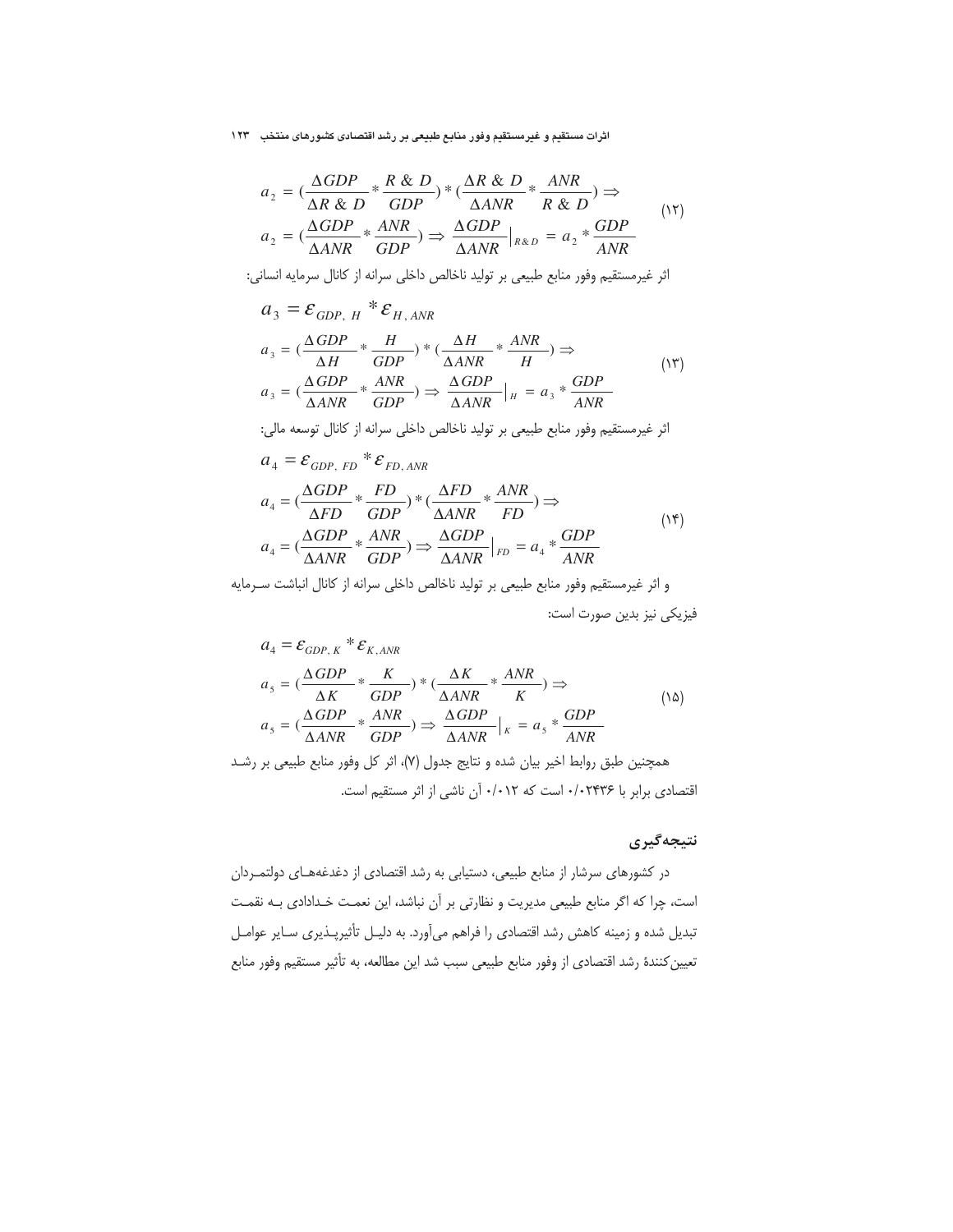طبيعي و اثرات غيرمستقيم وفور منابع طبيعي از كانال انباشت هزينه تحقيــق و توســعه داخلــي، سرمایه انسانی، توسعه مالی و انباشت سرمایه فیزیکی بر رشد اقتصادی کشورهای منتخب طے دوره زمانی ۱۹۹۶–۲۰۱۴ با رهیافت پانل دیتا و مدل معادلات همزمـان بیـردازد. نتـایج بـرآورد نشان میدهد، انباشت هزینه تحقیق و توسعه داخلی، سرمایه انسانی، وفور منابع طبیعـی، آزادی اقتصادی، توسعه مالی و انباشت سـرمایه فیزیکـی تـأثیر مثبـت و معنـادار بـر رشـد اقتـصادی کشورهای غنی از منـابع طبیعـی داشـته و در خـصوص بررسـی وفـور منـابع طبیعـی از کانـال غیرمستقیم بر عوامل تعیین کننده رشد اقتصادی، وفور منابع طبیعی بر متغیرهای سرمایه انسانی، توسعه مالي، انباشت هزينه تحقيق و توسعه داخلـى و انباشـت سـرمايه فيزيكـى تـأثير مثبـت و معناداری دارد. اثر کل ناشی از مجموع اثرات مستقیم و غیرمستقیم وفور منابع طبیعے پیر رشد اقتصادی نیز مثبت می باشد و به عبارتی دیگـر، تـأثیر وفـور منـابع طبیعـی از کانـال مـستقیم و غیرمستقیم بر رشد اقتصادی قابل ملاحظه است. همچنین نتایج برآورد نشان میدهد، متغیرهای توسعه مالي، آزادي اقتصادي، سهم هزينههـاي دولـت در مخـارج آموزشـي و پژوهـشي، توليـد ناخالص داخلی سرانه و انباشت سرمایه گذاری مستقیم خارجی تأثیر مثبت و معنـادار بـر سـرمایه انسانی دارند. متغیرهای سرمایه انسانی، تولید ناخالص داخلـی سـرانه، آزادی اقتـصادی، توسـعه مالی و انباشت سرمایه گذاری مستقیم خارجی نیز تأثیر مثبت و معنادار بر انباشت هزینه تحقیق و توسعه داخلی دارند و تأثیریذیری توسعه مالی از متغیرهای نرخ سود بانکی واقعی، تولید ناخـالص داخلی سرانه و آزادی اقتصادی نیز مثبت و معنـادار اسـت. بـه همـین ترتیـب متغیرهـای آزادی اقتصادی، تولید ناخالص داخلی سرانه و توسعه مالی نیز تأثیر مثبت و معنادار و نرخ سـود بـانکی واقعی نیز تأثیر منفی و معنادار بر انباشت سرمایه فیزیکی دارند. لذا توجه به تعیین کنندههای رشد اقتصادی و تأثیر وفور منابع طبیعی بر این عوامل، کشورهایی بـا منـابع خـدادادی را، بـر تمرکـز بیشتر بر وفور منابع طبیعی و استفاده کارا با مدیریت شایسته هدایت می کند و جهت دستیابی به رشد اقتصادی مستمر و باثبات، پیشنهاد میشود، ثروت تجدیدناپذیر به تجدیدپذیر تبدیل شـده و با افزایش قدرت رقابتپذیری و انتقال دارایی های بین نسلی از کانال تبدیل ثروتهـای مـشهود طبیعی به ثروتهای نامشهود، از طریق بهبـود فـضای آزادی اقتـصادی و هـدایت منـابع مـالی حاصل از ثروتهای منابع طبیعی به بازار سرمایه انسانی، بازار مالی و بـه ویـژه بـازار تحقیـق و توسعه به منظور پر کردن شکاف فنآوری و در نهایت سرریز اثرات آنان، در بروز نمودن سرمایه فيزيكي گام بردارند.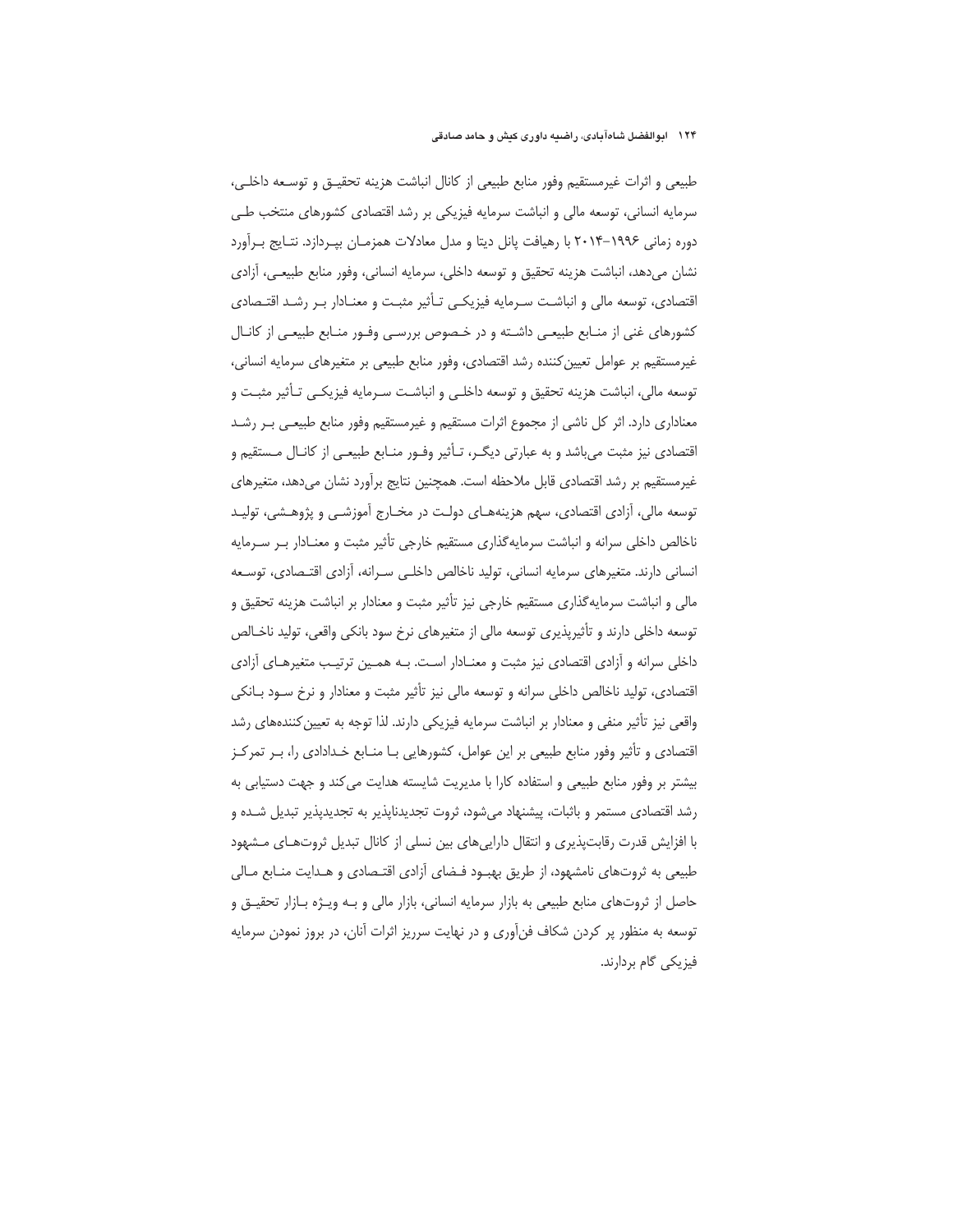## منابع

#### الف- فارسي

- ۱. ابراهیمی، محسن؛ سالاریان، محمد؛ حاجی میرزایی، سـیدمحمدعلی؛ «**بررســی مکانیـــسمهــای** اثرگذاری در آمدهای نفتی بر رشد اقتصادی کشورهای صادرکننده نفت از دیـدگاه بـلای منابع طبيعي»، مطالعات اقتصاد انرژي، ١٣٨٧، شماره ١٢(۵).
- ۲. بهبودي، داوود؛ اصغرپور، حسين؛ محمدلو، نويـده؛ «نقش كيفيت نهادي بر رابطه وفــور منــابع طبیعی و رشد اقتصادی: مورد اقتصادهای نفتی»، فصلنامه پژوهشها و سیاستهای اقتصادی، ۱۳۹۱، شماره ۶۲(۲۰).
- ۳. د <sub>د</sub>بیعی، مهناز؛ **«نقش تحقیق و توسعه در توسعهاقتصادی کشورها»**، فصلنامه تخصصی پارکها و مراكز رشد، ۱۳۸۷، شماره ۱۵(۴).
- ۴. سشاهآبادی، ابوالفیضل؛ «**نرخ بازدهی فعالیتهای تحقیق توسعه و سرمایه گذاری فیزیکیی در اقتصاد ایران»**، نشریه اقتصاد پولی مالی، ۱۳۹۲، شماره ۱۹۱۴).
- نامه مفید، ١٣٨٢، شماره ٣٨.
- ۶. شاهآبادی، ابوالفضل؛ کیمیایی، فاطمه؛ اربابافضلی، محمد؛ **«بررسی تاثیر مؤلفـههـای اقتــصاد** دانش بر بهرهوری کل عوامل کشورهای منتخب عضو کنفـرانس اســلامی»، ۱۳۹۲، مجلـه اقتصاد و توسعه منطقهای، شماره ۰/۵ (۲۰).
- ۷. شاه آبادی، ابوالفضل؛ صادقی، حامد؛ «مقایسهٔ اثر وفور منابع طبیعی بر رشد اقتصادی ایران و نروژ»، مدلسازی اقتصادی، سال هفتم، ۱۳۹۲، شماره ۲۲)۲).
- ۸. سشاهآبادی، ابوالفضل؛ پوران، رقیـه؛ «**اثر مهاجرت مغزها بر رشــد اقتــصادی(مطالعــه مــوردی** ايران)»، فصلنامه پژوهشنامه بازرگاني، ١٣٨٨، شماره ٥٢.
- ۹. شامآبادي، ابوالفضل؛ دهقاني|حمـدآبادي، هـاني؛ ميزرابابـازاده، سـهيلا؛ «**تــأثير عوامــل نهــادي بــر** صادرات غیرنفتی کشورهای اسلامی عضو گروهD۸»، اقتصاد و تجارت نوین، ۱۳۸۸، شماره ۱۷.
- ١٠. شاهآبادي، ابوالفضل؛ رحماني، اميد؛ «فقش **انباشت** هزينه تحقيق و توسعه داخلــى و خــارجى بــر **رشد بهرهوری کل عوامل تولید بخش صنعت»** فصلنامه اقتصاد و تجارت نوین، ۱۳۸۷، شماره ۱۴.
- ۱۱. گوگردچیان، احمد؛ رحیمی، فاطمـه؛ «آثار **سرریزهای تحقیق و توسـعه و نــوآوری شــرکای** بزرگ تجاری بر رشد اقتصادی ایران»، فصلنامه پژوهشهای رشد و توسـعه اقتـصادی، ۱۳۹۱، شماره ۶(۳).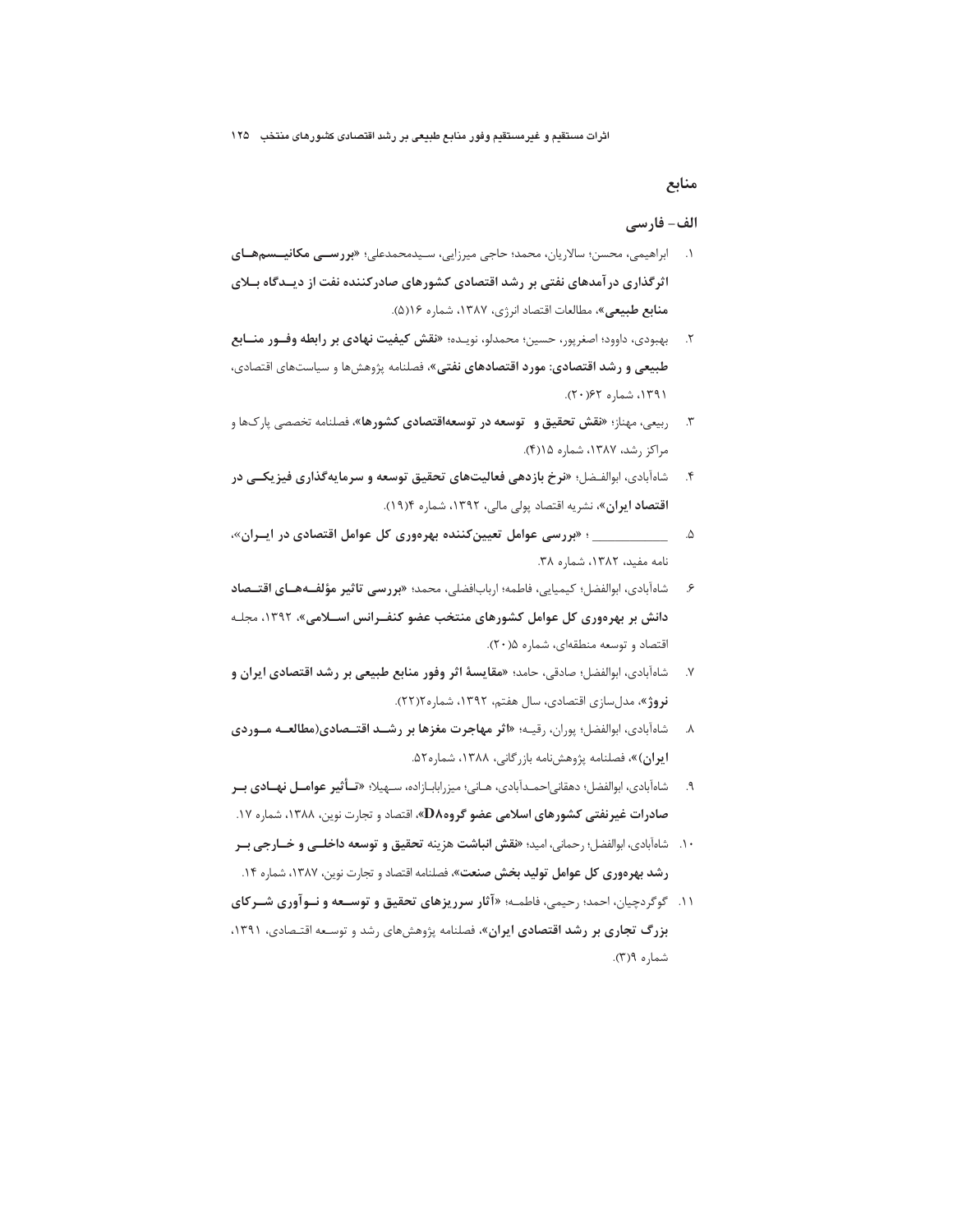- ۱۲۶ ابوالفضل شاهآبادی، راضیه داوری کیش و حامد صادقی
- ۱۲. گجراتی، دامودار؛ «ه**بانی اقتصادسنجی**»، ترجمه حمید ابریشمی، جلـد دوم، مؤسـسه انتـشارات دانشگاه تهران، ۱۳۹۸.
- ١٣. مهر گان، نادر؛ سپهبان قرمبابا، اصغر؛ لرستاني، الهام؛ «**تاثير انباشت سرمايه فيزيكي، انــساني و** اجتماعی بر رشد اقتصادی ایران در سالهای ۱۳۴۶-۱۳۸۶»، سیاستهای اقتصادی نامـه مفید سابق دانشگاه مفید، ۱۳۹۱، شماره ۱۸(۱۸).
- ۱۴. محمدزاده، یوسف؛ دانش جعفری، داوود؛ مجیدی، سید یاسر؛ «**نقش کیفیت نهادهــا و ســرمایه** انسانی در پدیده بلای منابع (مطالعه موردی کشورهای صادرکننده نفـت)»، پـژوهشهـای اقتصادي، ١٣٩١، شماره ١(١١).

ب- لاتين

- 15. Ahmad, N. and Joseph French, J; 2011, "**Decomposing the relationship between human capital and GDP: An empirical analysis of Bangladesh**", Journal of Developing Areas, No. 44(2).
- 16. Aghion, P. J. and Howitt, P; 1998, "**Endogenous Growth, Mass: MIT press**".
- 17. Blanco, L. and Grier, R; 2012, "**Natural resource dependence and the accumulation of physical and human capital in Latin America**", Resources Policy, No. 37(3).
- 18. Barro, J. B. and Sala-i-Martin, X; 1995, "**Technological Diffusion, Convergence, and Growth**", NBER Working Papers, 5151, National Bureau of Economic Research, Inc.
- 19. Barro, R. J; 1991, "**Economic growth in a cross-section of countries**", Quarterly Journal of Economics, No. 106(2).
- 20. Coe, D. T., Helpman. E. and Hoffmaister, W. 2008; "**International R&D spillovers and institutions**", IMF Working Paper, Available At: https://www.imf.org/external/pubs/ft/wp/2008/wp08104.pdf
- 21. Domar, E. D; 1946, "**Capital expansion, rate of growth and employment**"**,** Econometrica, No. 14 (2).
- 22. Engle, R. F. and Granger, C. W. J; 1987, "**Cointegration and error correction: Representation, estimation and testing**", Econometrica, No. 55(2).
- 23. Fan, R., Fang, Y. and Park, S. Y; 2012, "**Resource abundance and economic growth in China**", China Economic Review, No. 23(3).
- 24. Falk, M; 2007, "**R&D Spending in the High-Tech Sector and Economic Growth**", Research in Economics, No. 61(3).
- 25. Gylfason, Th; 2008, "**Development and growth in mineral-rich countries**", CEPR DiscussionPapers, No. DP7031.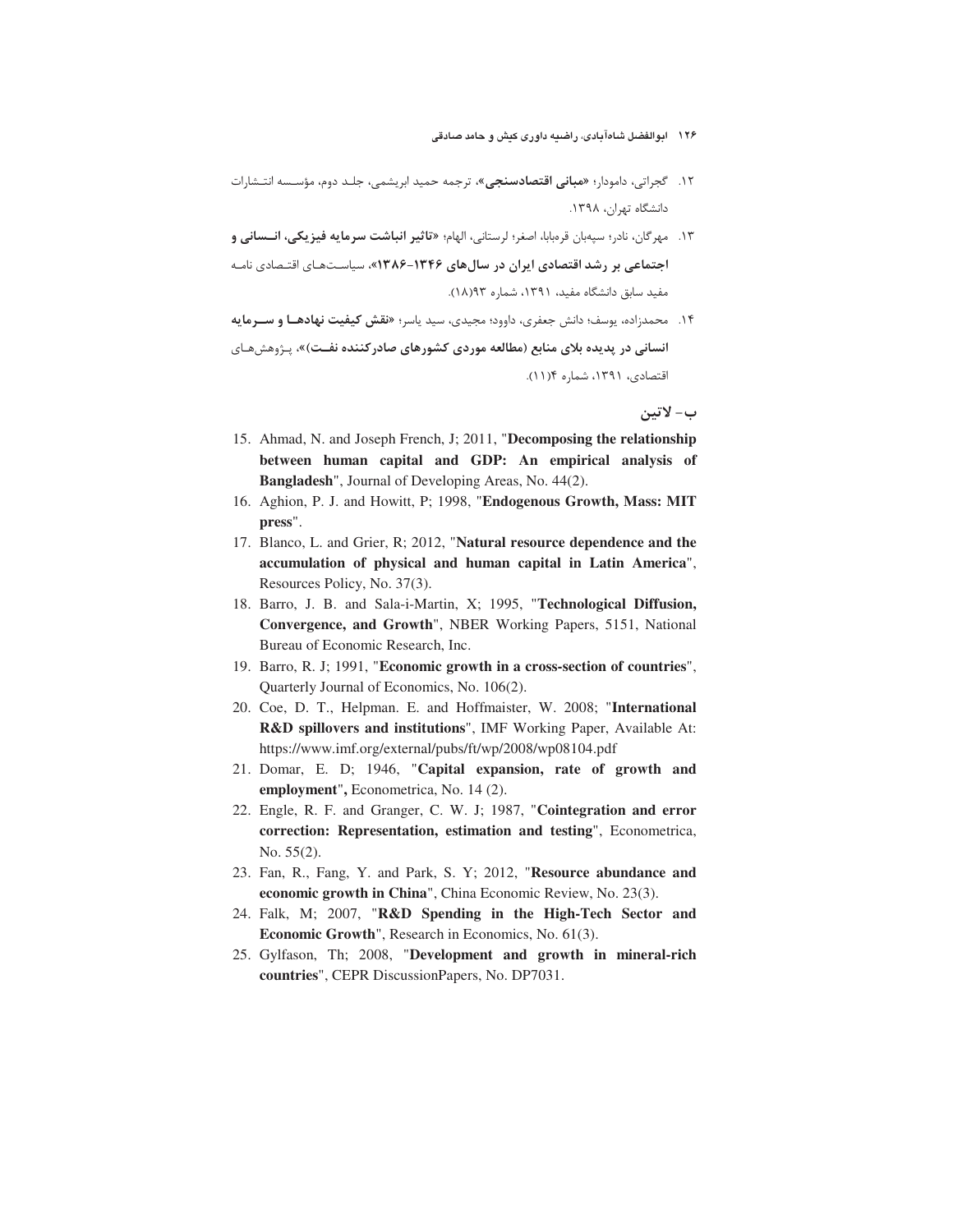- \_\_; 2008, "The international economics of natural resource 26. and growth", Center for Economic Studies & Ifo Institute for Economic Research, Cesifo Working Paper No. 1994, Available At: http://www.cesifo-group.de/portal/pls/portal/docs/1/1187642.PDF.
- 27. Gylfason, Th. and Zoega, G; 2006, "Natural resources and economic growth: The role of investment", World Economy, CEPR Discussion No. 2743. Available Paper, At: https://notendur.hi.is//~gylfason/pdf/Natinvest60.pdf.
- 28. Gylfason, Th., Herbertsson, T. T. and Zoega, G; 1999, "A mixed blessing: Natural resources and economic growth", Macroeconomic Dynamics, No. 3(2).
- 29. Grossman, G. M. and Helpman, E; 1991, *Innovation and growth in the* global economy, MIT Press, Cambridge, Mass, Available At: https://mitpress.mit.edu/books/innovation-and-growth-global-economy
- 30. Goldsmith, R. W; 1969, Financial Structure and Development, New Haven, CT: Yale University Press.
- 31. Han, J. and Shen, Y; 2015, "Financial development and total factor productivity growth: evidence from China", Financial and Real Sector Challenges in Emerging Economies, No. 51(1).
- 32. Hafer, R. W; 2013, "Economic freedom and financial development: International evidence", Cato Journal, No. 33(1).
- 33. Hsiao, F. S. T. and Hsiao, W. M. C; 2006, "FDI, exports, and GDP in East and Southeast Asia-panel data versus time-series causality analyses", Journal of Asian Economics, No. 17(6).
- 34. Howe, D. J. and McFetridge, D; 1976, "The Determinants of R & D Expenditures", Canadian Journal of Economics, No. 9(1).
- 35. Jaumotte, F. and Pain, N; 2005, "From Ideas to Development: The Determinants of R&D and Patenting", OECD Economics Department Working Papers from OECD Publishing, No. 457, Available At: http://econpapers.repec.org/scripts/search.pl?ft=Determinants+of+domes  $tic+R+\%26+D.$
- 36. Levine, R; 2004, "Finance and growth: Theory and evidence", NBER Working Paper, No. 10766.
- 37. Law, S. H. and Demetriades. P; 2004, "Capital inflows, institutions and financial development in developing economies", University of Leicester, working paper, No. 05/08.
- 38. Lichtenberg, F. R. and Potterie. B. P; 1998, "International R&D spillovers", European Economic Review, No. 42(1).
- 39. Mountford, A: 1997, "Can a brain drain be good for growth in the source economy? ", Journal of Development Economics, No. 53(2).

اثرات مستقیم و غیرمستقیم وفور منابع طبیعی بر رشد اقتصادی کشورهای منتخب ۱۲۷